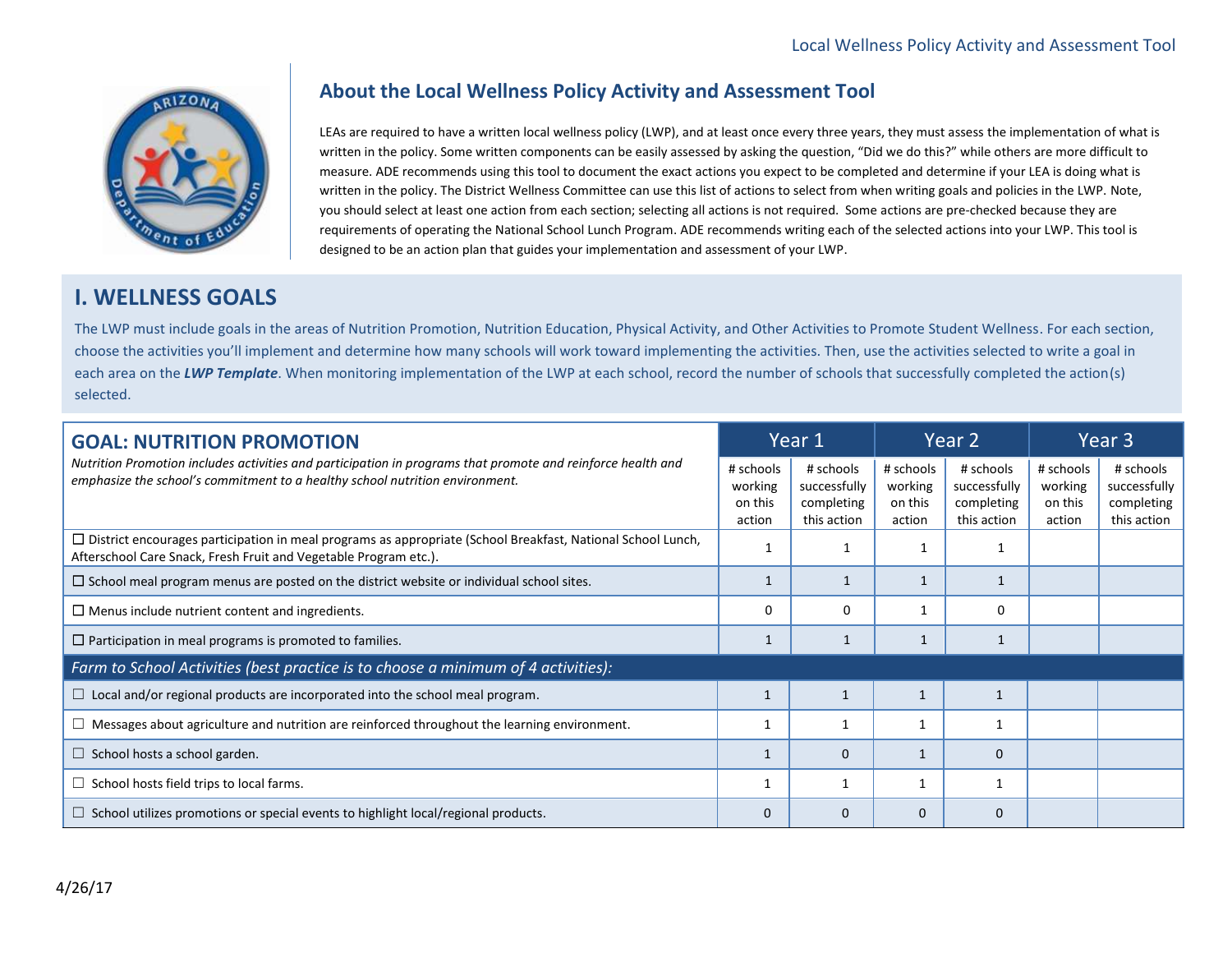| Smarter Lunchroom techniques are implemented in the cafeteria (best practice is to choose a minimum of 10 techniques to implement at each school): |  |  |  |  |  |  |  |
|----------------------------------------------------------------------------------------------------------------------------------------------------|--|--|--|--|--|--|--|
| $\boxtimes$ Smarter Lunchroom Technique Required seat time to finish meal                                                                          |  |  |  |  |  |  |  |
| ⊠ Smarter Lunchroom Technique Students must request to dismiss from lunch                                                                          |  |  |  |  |  |  |  |
| $\boxtimes$ Smarter Lunchroom Technique Monitors encourage students to eat a little of everything served                                           |  |  |  |  |  |  |  |
| $\boxtimes$ Smarter Lunchroom Technique Dipping sauces are provided to enhance vegetable consumption                                               |  |  |  |  |  |  |  |
| ⊠ Smarter Lunchroom Technique                                                                                                                      |  |  |  |  |  |  |  |
| Smarter Lunchroom Technique                                                                                                                        |  |  |  |  |  |  |  |
| $\Box$ Smarter Lunchroom Technique                                                                                                                 |  |  |  |  |  |  |  |
| Smarter Lunchroom Technique                                                                                                                        |  |  |  |  |  |  |  |
| $\Box$ Smarter Lunchroom Technique                                                                                                                 |  |  |  |  |  |  |  |
| Smarter Lunchroom Technique                                                                                                                        |  |  |  |  |  |  |  |

| <b>GOAL: NUTRITION EDUCATION</b><br>Nutrition education teaches behavior-focused skills and may be offered as part of a comprehensive, standards-<br>based program designed to provide students with the knowledge and skills necessary to safeguard their health<br>and make positive choices regarding food and nutrition, or nutrition education can be offered as sequential<br>individual lessons throughout the school year. |                                           | Year 1                                                 |                                           | Year 2                                                 |                                           | Year 3                                                 |
|------------------------------------------------------------------------------------------------------------------------------------------------------------------------------------------------------------------------------------------------------------------------------------------------------------------------------------------------------------------------------------------------------------------------------------|-------------------------------------------|--------------------------------------------------------|-------------------------------------------|--------------------------------------------------------|-------------------------------------------|--------------------------------------------------------|
|                                                                                                                                                                                                                                                                                                                                                                                                                                    | # schools<br>working<br>on this<br>action | # schools<br>successfully<br>completing<br>this action | # schools<br>working<br>on this<br>action | # schools<br>successfully<br>completing<br>this action | # schools<br>working<br>on this<br>action | # schools<br>successfully<br>completing<br>this action |
| $\Box$ Nutrition education is taught in the following grades:                                                                                                                                                                                                                                                                                                                                                                      |                                           |                                                        |                                           |                                                        |                                           |                                                        |
| $\boxtimes K \boxtimes 1 \boxtimes 2 \boxtimes 3 \boxtimes 4 \boxtimes 5$                                                                                                                                                                                                                                                                                                                                                          |                                           |                                                        | 1                                         | 1                                                      |                                           |                                                        |
| 図6図7図8                                                                                                                                                                                                                                                                                                                                                                                                                             |                                           |                                                        | 1                                         |                                                        |                                           |                                                        |
| $\Box$<br>9 $\Box$ 10 $\Box$<br>11 $\Box$<br>12                                                                                                                                                                                                                                                                                                                                                                                    |                                           |                                                        |                                           |                                                        |                                           |                                                        |
| ⊠ Elementary Schools: Nutrition education is offered as part of sequential, comprehensive standards-based<br>health education curriculum.                                                                                                                                                                                                                                                                                          |                                           |                                                        |                                           |                                                        |                                           |                                                        |
| $\Box$ Nutrition education is taught through other subjects like math, science, language arts, social sciences and<br>electives.                                                                                                                                                                                                                                                                                                   |                                           |                                                        |                                           |                                                        |                                           |                                                        |
| $\boxtimes$ Health education teachers provide opportunities for students to practice or rehearse the skills taught<br>through the health education curricula.                                                                                                                                                                                                                                                                      |                                           | $\Omega$                                               | 1                                         | $\Omega$                                               |                                           |                                                        |
| $\boxtimes$ Teachers and other staff receive training in nutrition education.                                                                                                                                                                                                                                                                                                                                                      |                                           | $\mathbf{0}$                                           |                                           | $\Omega$                                               |                                           |                                                        |
| $\Box$ Media literacy is taught with an emphasis on food and beverage marketing.                                                                                                                                                                                                                                                                                                                                                   |                                           |                                                        |                                           |                                                        |                                           |                                                        |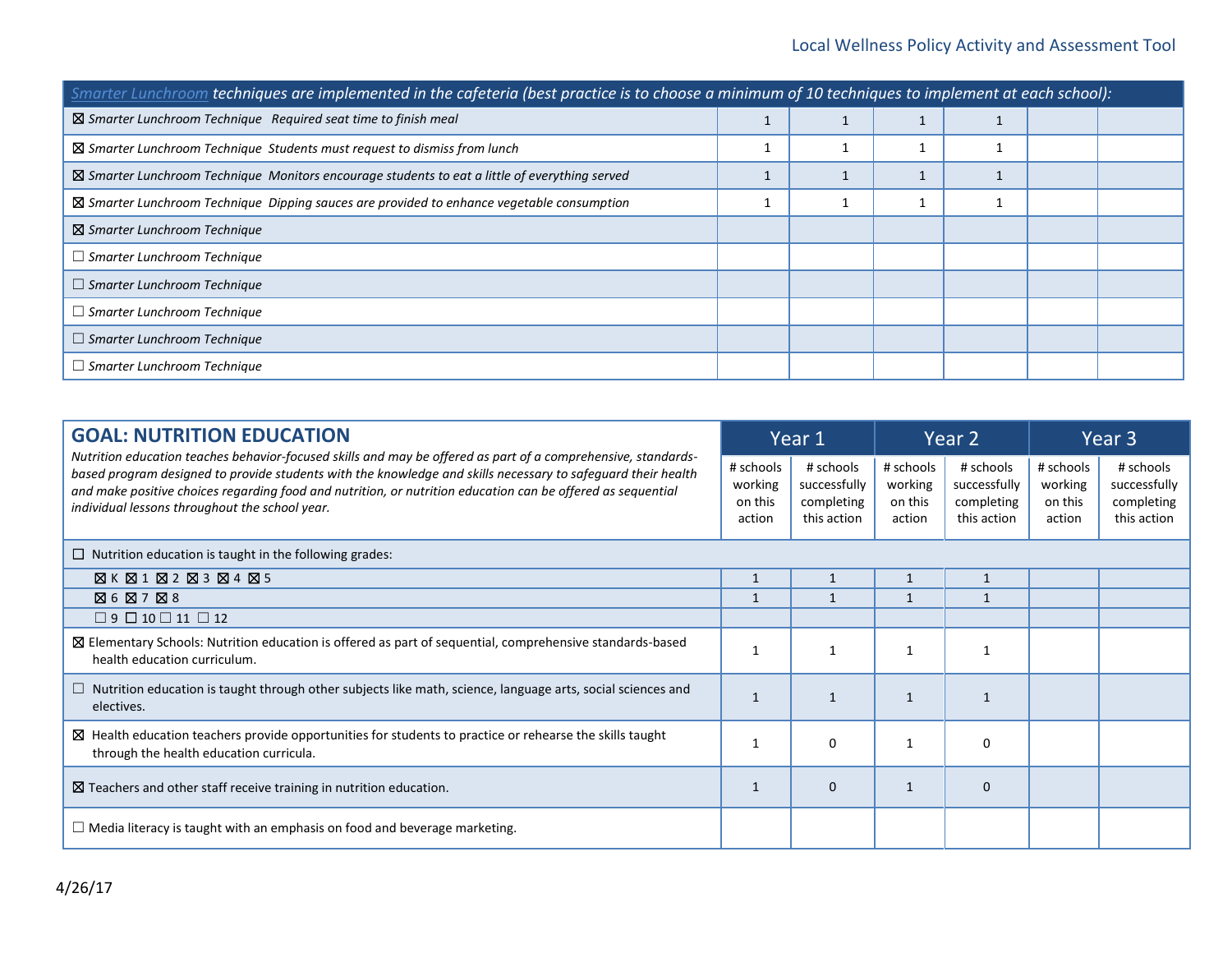| $\Box$ Nutrition education is taught in collaboration with community partner:                                                                                                                                                                                                                                                                                                                                                                                                                                                                                                                                                                                                                                              |                                                                                                                                                                                                                                                                                                                                                                                                                                                                                                                                                                                                                                                                                                                                                              |              |              |              |              |  |
|----------------------------------------------------------------------------------------------------------------------------------------------------------------------------------------------------------------------------------------------------------------------------------------------------------------------------------------------------------------------------------------------------------------------------------------------------------------------------------------------------------------------------------------------------------------------------------------------------------------------------------------------------------------------------------------------------------------------------|--------------------------------------------------------------------------------------------------------------------------------------------------------------------------------------------------------------------------------------------------------------------------------------------------------------------------------------------------------------------------------------------------------------------------------------------------------------------------------------------------------------------------------------------------------------------------------------------------------------------------------------------------------------------------------------------------------------------------------------------------------------|--------------|--------------|--------------|--------------|--|
| $\Box$ Community Partner                                                                                                                                                                                                                                                                                                                                                                                                                                                                                                                                                                                                                                                                                                   |                                                                                                                                                                                                                                                                                                                                                                                                                                                                                                                                                                                                                                                                                                                                                              | $\Omega$     | $\Omega$     | $\Omega$     | $\mathbf{0}$ |  |
| Nutrition education is included in health education lessons or physical education and the following topics are<br>covered (best practice is to choose a minimum of 12 topics):                                                                                                                                                                                                                                                                                                                                                                                                                                                                                                                                             |                                                                                                                                                                                                                                                                                                                                                                                                                                                                                                                                                                                                                                                                                                                                                              |              |              |              |              |  |
| $\Box$ Relationship between healthy eating and<br>personal health and disease prevention<br>$\Box$ Food guidance from MyPlate<br>Reading and using the FDA's nutrition fact labels<br>Eating a variety of foods every day<br>□<br>Balancing food intake and physical activity<br>Eating more fruits and vegetables and whole<br>⊔<br>grain products<br>$\Box$ Choosing foods that are low in fat, saturated fat,<br>and cholesterol and do not contain trans fat<br>$\Box$ Choosing foods and beverages with little added<br>sugar<br>$\Box$ Eating more calcium rich foods<br>Preparing healthy meals and snacks<br>$\Box$<br>$\Box$ Risks of unhealthy weight control practices<br>$\Box$ Accepting body size difference | $\Box$ Food safety<br>$\Box$ Importance of water consumption<br>$\Box$ Importance of eating breakfast<br>$\Box$ Making healthy choices when eating at<br>restaurants<br>$\Box$ Eating disorders<br>$\Box$ The Dietary Guidelines for Americans<br>$\Box$ Reducing sodium intake<br>$\Box$ Social influences on healthy eating, including<br>media, family, press and peers<br>$\Box$ How to find valid information or services<br>related to nutrition and dietary behavior<br>$\Box$ How to develop a plan and track progress<br>toward achieving a personal goal to eat<br>healthfully<br>$\Box$ Resisting peer pressure related to unhealthy<br>dietary behavior<br>$\Box$ Influencing, supporting, or advocating for<br>others' healthy dietary behavior |              |              |              |              |  |
| ⊠ Lessons link with school meal programs, cafeteria nutrition promotion activities, school gardens/Farm to<br>School, and other nutrition related community activities.                                                                                                                                                                                                                                                                                                                                                                                                                                                                                                                                                    |                                                                                                                                                                                                                                                                                                                                                                                                                                                                                                                                                                                                                                                                                                                                                              | $\mathbf{1}$ | $\mathbf{0}$ | $\mathbf{1}$ | $\mathbf 0$  |  |
| Nutrition education is includes experiential, hands on learning experiences:                                                                                                                                                                                                                                                                                                                                                                                                                                                                                                                                                                                                                                               |                                                                                                                                                                                                                                                                                                                                                                                                                                                                                                                                                                                                                                                                                                                                                              |              |              |              |              |  |
| ⊠ Cooking demonstrations                                                                                                                                                                                                                                                                                                                                                                                                                                                                                                                                                                                                                                                                                                   |                                                                                                                                                                                                                                                                                                                                                                                                                                                                                                                                                                                                                                                                                                                                                              | $\mathbf{1}$ | $\mathbf 0$  | $\mathbf{1}$ | 0            |  |
| $\boxtimes$ Taste testing                                                                                                                                                                                                                                                                                                                                                                                                                                                                                                                                                                                                                                                                                                  |                                                                                                                                                                                                                                                                                                                                                                                                                                                                                                                                                                                                                                                                                                                                                              | $\mathbf{1}$ | $\mathbf{1}$ | $\mathbf{1}$ | $\mathbf 0$  |  |
| ⊠ Promotion of new school menu items                                                                                                                                                                                                                                                                                                                                                                                                                                                                                                                                                                                                                                                                                       |                                                                                                                                                                                                                                                                                                                                                                                                                                                                                                                                                                                                                                                                                                                                                              | $\mathbf{1}$ | $\mathbf{1}$ | $\mathbf{1}$ | $\mathbf{1}$ |  |
| $\boxtimes$ School gardens                                                                                                                                                                                                                                                                                                                                                                                                                                                                                                                                                                                                                                                                                                 |                                                                                                                                                                                                                                                                                                                                                                                                                                                                                                                                                                                                                                                                                                                                                              | $\mathbf{1}$ | $\mathbf{0}$ | $\mathbf{1}$ | $\mathbf 0$  |  |
| $\boxtimes$ Farm tours                                                                                                                                                                                                                                                                                                                                                                                                                                                                                                                                                                                                                                                                                                     |                                                                                                                                                                                                                                                                                                                                                                                                                                                                                                                                                                                                                                                                                                                                                              | $\mathbf{1}$ | $\Omega$     | $\mathbf{1}$ | $\mathbf 0$  |  |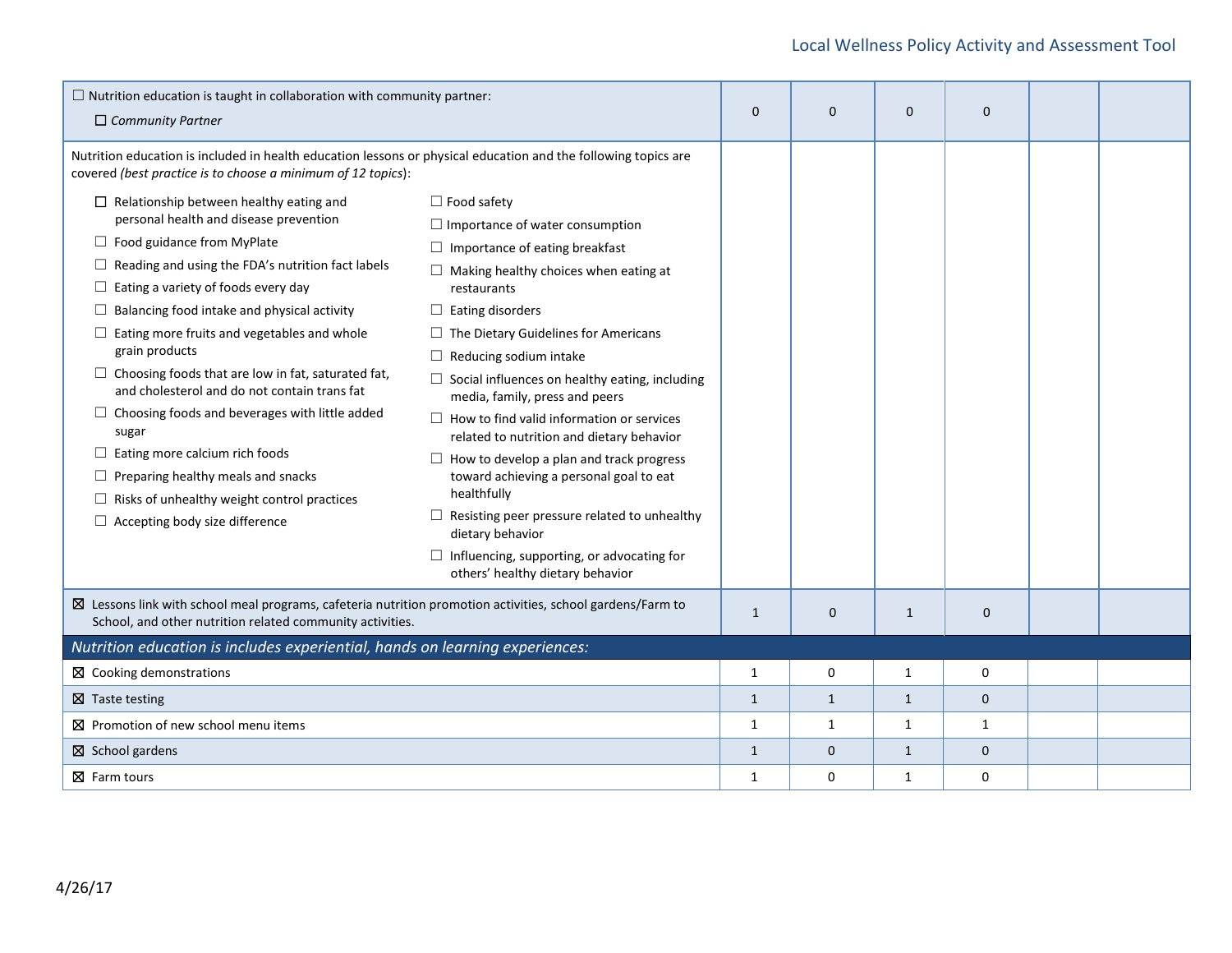| <b>GOAL: PHYSICAL ACTIVITY</b><br>Physical activity is defined by the Centers for Disease Control and Prevention (CDC) as any bodily movement                                                                                                                                                                                                                                                                                                     | Year 1                                    |                                                        | Year 2                                    |                                                        | Year 3                                    |                                                        |
|---------------------------------------------------------------------------------------------------------------------------------------------------------------------------------------------------------------------------------------------------------------------------------------------------------------------------------------------------------------------------------------------------------------------------------------------------|-------------------------------------------|--------------------------------------------------------|-------------------------------------------|--------------------------------------------------------|-------------------------------------------|--------------------------------------------------------|
| produced by skeletal muscles that result in energy expenditure. Regular physical activity in childhood and<br>adolescence improves strength and endurance, helps build healthy bones and muscles, helps control weight,<br>reduces anxiety and stress, increases self-esteem and may improve blood pressure and cholesterol levels.<br>Incorporating regular physical activity in your school(s) is an important contributor to student wellness. | # schools<br>working<br>on this<br>action | # schools<br>successfully<br>completing<br>this action | # schools<br>working<br>on this<br>action | # schools<br>successfully<br>completing<br>this action | # schools<br>working<br>on this<br>action | # schools<br>successfully<br>completing<br>this action |
| <b>Physical Activity</b>                                                                                                                                                                                                                                                                                                                                                                                                                          |                                           |                                                        |                                           |                                                        |                                           |                                                        |
| $\boxtimes$ Physical activity is available for at least __30 __ minutes per day for all students.                                                                                                                                                                                                                                                                                                                                                 | $\mathbf{1}$                              | $\mathbf{1}$                                           | $\mathbf{1}$                              | $\mathbf{1}$                                           |                                           |                                                        |
| $\boxtimes$ Physical activity during the day (including but not limited to recess, classroom physical activity breaks, or<br>physical education) is not used or withheld as punishment for any reason.                                                                                                                                                                                                                                            | 1                                         | 1                                                      | 1                                         | 1                                                      |                                           |                                                        |
| $\boxtimes$ The district provides teachers and other school staff with a list of ideas for alternative ways to discipline<br>students.                                                                                                                                                                                                                                                                                                            | $\mathbf{1}$                              | $\mathbf{1}$                                           | $\mathbf{1}$                              | $\mathbf{1}$                                           |                                           |                                                        |
| $\boxtimes$ A comprehensive school physical activity program (CSPAP) is used to coordinate physical activity before,<br>during and after school. PE program during school                                                                                                                                                                                                                                                                         | $\mathbf{1}$                              | $\mathbf{1}$                                           | 1                                         | $\mathbf{1}$                                           |                                           |                                                        |
| $\boxtimes$ To the extent practicable, schools ensure that their grounds and facilities are safe and that equipment is<br>available to all students to be active.                                                                                                                                                                                                                                                                                 | $\mathbf{1}$                              | $\mathbf{1}$                                           | $\mathbf{1}$                              | $\mathbf{1}$                                           |                                           |                                                        |
| ⊠ Through a formal joint- or shared-use agreement, indoor and outdoor physical activity facilities and spaces<br>are open to students, their families, and the community outside of school hours.                                                                                                                                                                                                                                                 | $\mathbf{1}$                              | $\mathbf{1}$                                           | 1                                         | $\mathbf{1}$                                           |                                           |                                                        |
| $\boxtimes$ Schools ensure that inventories of physical activity supplies and equipment are known and, when<br>necessary, work with community partners to ensure sufficient quantities of equipment are available to<br>encourage physical activity for as many students as possible.                                                                                                                                                             | $\mathbf{1}$                              | 1                                                      | 1                                         | $\mathbf{1}$                                           |                                           |                                                        |
| <b>Before and After School Activities</b>                                                                                                                                                                                                                                                                                                                                                                                                         |                                           |                                                        |                                           |                                                        |                                           |                                                        |
| $\boxtimes$ Students have opportunities to participate in physical activity before school.                                                                                                                                                                                                                                                                                                                                                        | 0                                         | $\mathbf 0$                                            | $\mathbf 0$                               | $\mathbf 0$                                            |                                           |                                                        |
| $\boxtimes$ Students have opportunities to participate in physical activity after school.                                                                                                                                                                                                                                                                                                                                                         | $\mathbf{1}$                              | $\mathbf{1}$                                           | $\mathbf{1}$                              | 1                                                      |                                           |                                                        |
| <b>Physical Education</b>                                                                                                                                                                                                                                                                                                                                                                                                                         |                                           |                                                        |                                           |                                                        |                                           |                                                        |
| In Arizona, LEAs are recommended to review the Arizona PE Standards. Arizona does not have PE requirement,<br>but the national recommendation for PE minutes is 150 per week at the elementary level and 225 minutes per<br>week at the secondary level (middle school and high school level).                                                                                                                                                    |                                           |                                                        |                                           |                                                        |                                           |                                                        |
| Elementary students (grades K-5) in each grade receive physical education for at least (choose one):                                                                                                                                                                                                                                                                                                                                              |                                           |                                                        |                                           |                                                        |                                           |                                                        |
| ⊠ 45 minutes per week                                                                                                                                                                                                                                                                                                                                                                                                                             |                                           |                                                        |                                           |                                                        |                                           |                                                        |
| $\Box$ 60-89 minutes per week                                                                                                                                                                                                                                                                                                                                                                                                                     |                                           |                                                        |                                           |                                                        |                                           |                                                        |
| $\Box$ 90-149 minutes per week                                                                                                                                                                                                                                                                                                                                                                                                                    | $\mathbf{1}$                              | 1                                                      | 1                                         | $\mathbf{1}$                                           |                                           |                                                        |
| $\Box$ 150 or more minutes per week                                                                                                                                                                                                                                                                                                                                                                                                               |                                           |                                                        |                                           |                                                        |                                           |                                                        |
| $\Box$ Other:                                                                                                                                                                                                                                                                                                                                                                                                                                     |                                           |                                                        |                                           |                                                        |                                           |                                                        |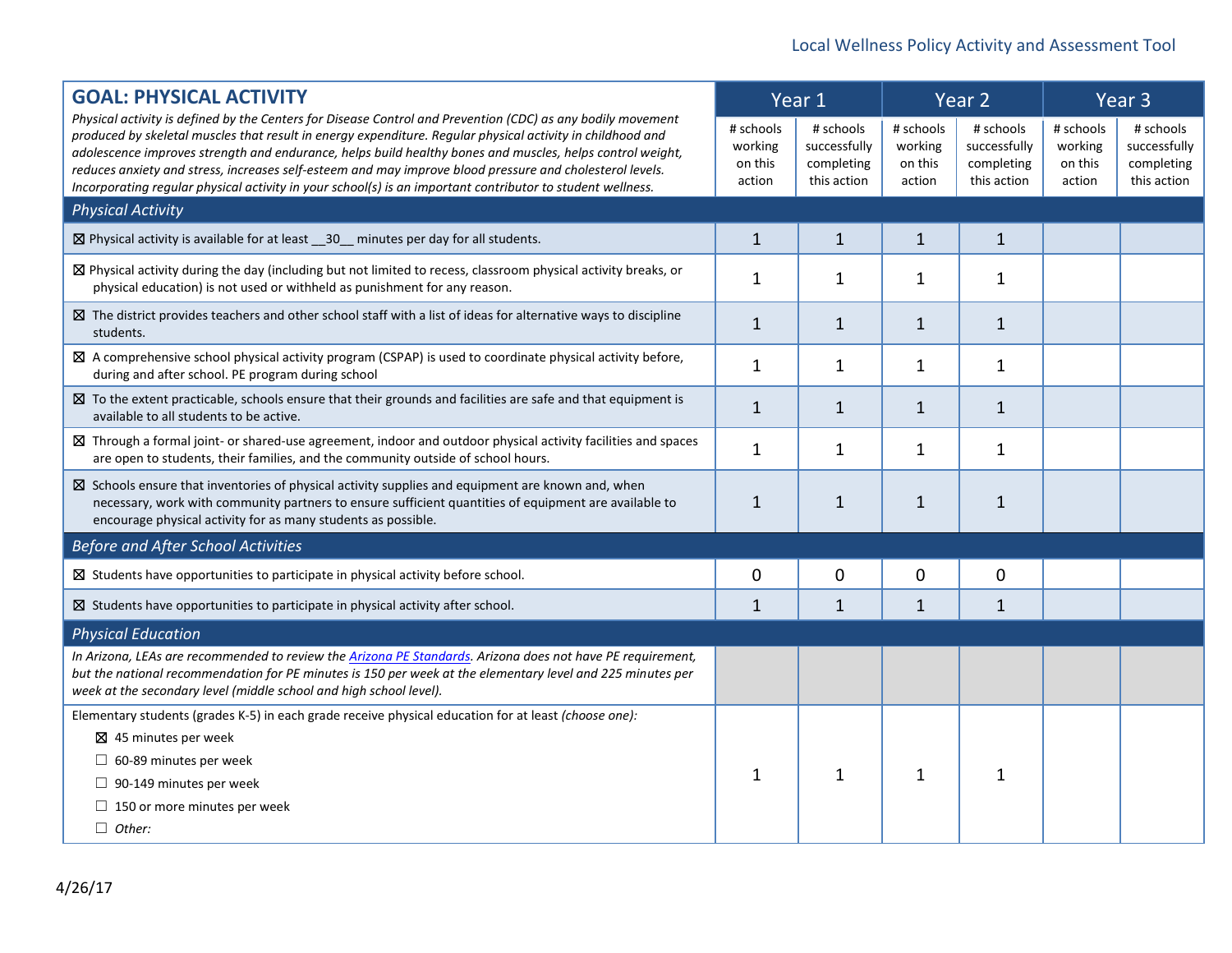| Secondary students (grades 6-12) are (choose one):                                                                                                                                                      |                |                |              |                |  |
|---------------------------------------------------------------------------------------------------------------------------------------------------------------------------------------------------------|----------------|----------------|--------------|----------------|--|
| $\Box$ Required to take one physical education credit total                                                                                                                                             |                |                |              |                |  |
| $\Box$ Will take more than one academic year of physical education                                                                                                                                      | $\mathbf{1}$   | $\mathbf{1}$   | $\mathbf{1}$ | $\mathbf{1}$   |  |
| $\boxtimes$ Will take physical education throughout all secondary school years                                                                                                                          |                |                |              |                |  |
| $\Box$ Other:                                                                                                                                                                                           |                |                |              |                |  |
| $\boxtimes$ Students receive formal, age-appropriate physical education, consistent with national and state standards<br>for physical education.                                                        | $\mathbf{1}$   | 1              | 1            | 1              |  |
| ⊠ Physical education program promotes student physical fitness through individualized fitness and activity<br>assessments (via the Presidential Youth Fitness Program or other appropriate assessment). | $\mathbf{1}$   | $\mathbf{1}$   | $\mathbf{1}$ | $\mathbf{1}$   |  |
| $\boxtimes$ Students are moderately to vigorously active for at least 50% of class time during most or all physical<br>education class sessions.                                                        | $\mathbf{1}$   | $\mathbf{1}$   | $\mathbf{1}$ | $\mathbf{1}$   |  |
| $\boxtimes$ Physical education teachers participate in professional development at least once per year.                                                                                                 | $\mathbf{1}$   | $\mathbf{1}$   | $\mathbf{1}$ | $\mathbf{1}$   |  |
| $\boxtimes$ Physical education classes are taught by licensed teachers who are certified or endorsed to teach physical<br>education.                                                                    | $\mathbf{1}$   | 1              | 1            | $\mathbf{1}$   |  |
| $\boxtimes$ Waivers, exemptions, or substitutions for physical education classes are not granted.                                                                                                       | 0              | 0              | 0            | $\mathbf{0}$   |  |
| ⊠ Physical activity may not be substituted for any other class (i.e. dance, marching band, ROTC etc.)                                                                                                   | $\mathbf{1}$   | $\mathbf{1}$   | 1            | $\mathbf{1}$   |  |
|                                                                                                                                                                                                         |                |                |              |                |  |
| Recess                                                                                                                                                                                                  |                |                |              |                |  |
| $\boxtimes$ Elementary schools provide at least 20 minutes of recess on all days during the school year.                                                                                                | $\mathbf{1}$   | $\mathbf{1}$   | $\mathbf{1}$ | $\mathbf{1}$   |  |
| $\boxtimes$ If recess is offered before lunch, proper hand washing measures are in place.                                                                                                               | $\mathbf{1}$   | $\mathbf{1}$   | $\mathbf{1}$ | $\mathbf{1}$   |  |
| $\boxtimes$ Recess is offered outdoors when weather is feasible.                                                                                                                                        | $\mathbf{1}$   | $\mathbf{1}$   | $\mathbf{1}$ | $\mathbf{1}$   |  |
| $\boxtimes$ Recess is a compliment to not a substitute for physical education class.                                                                                                                    | $\mathbf{1}$   | 1              | $\mathbf{1}$ | $\mathbf{1}$   |  |
| $\boxtimes$ Recess monitors encourage students to be active.                                                                                                                                            | $\overline{1}$ | $\mathbf{1}$   | $\mathbf{1}$ | $\mathbf{1}$   |  |
| $\boxtimes$ Recess monitors serve as role models by being physically active along with students.                                                                                                        | $\mathbf{1}$   | 0              | $\mathbf{1}$ | 0              |  |
| <b>Classroom Physical Activity Breaks and Active Academics</b>                                                                                                                                          |                |                |              |                |  |
| ⊠ Students are offered periodic opportunities to be physically active or to stretch in the classroom throughout<br>the day on all or most days during a typical school week.                            | $\mathbf{1}$   | $\mathbf{1}$   | $\mathbf{1}$ | $\mathbf{1}$   |  |
| ⊠ Teachers provide short (3-5 minute) physical activity breaks to students during and between classroom<br>time at least 3 days per week.                                                               | $\mathbf{1}$   | $\overline{0}$ | $\mathbf{1}$ | $\overline{0}$ |  |
| ⊠ Teachers receive resources, tools, and technology with ideas for classroom physical activity breaks.                                                                                                  | $\mathbf{1}$   | 0              | $\mathbf{1}$ | $\mathbf 0$    |  |
| ⊠ Teachers incorporate movement and kinesthetic learning approaches into "core" subject instruction when<br>possible to reduce sedentary behavior during the day.                                       | $\overline{0}$ | 0              | $\mathbf 0$  | $\mathbf 0$    |  |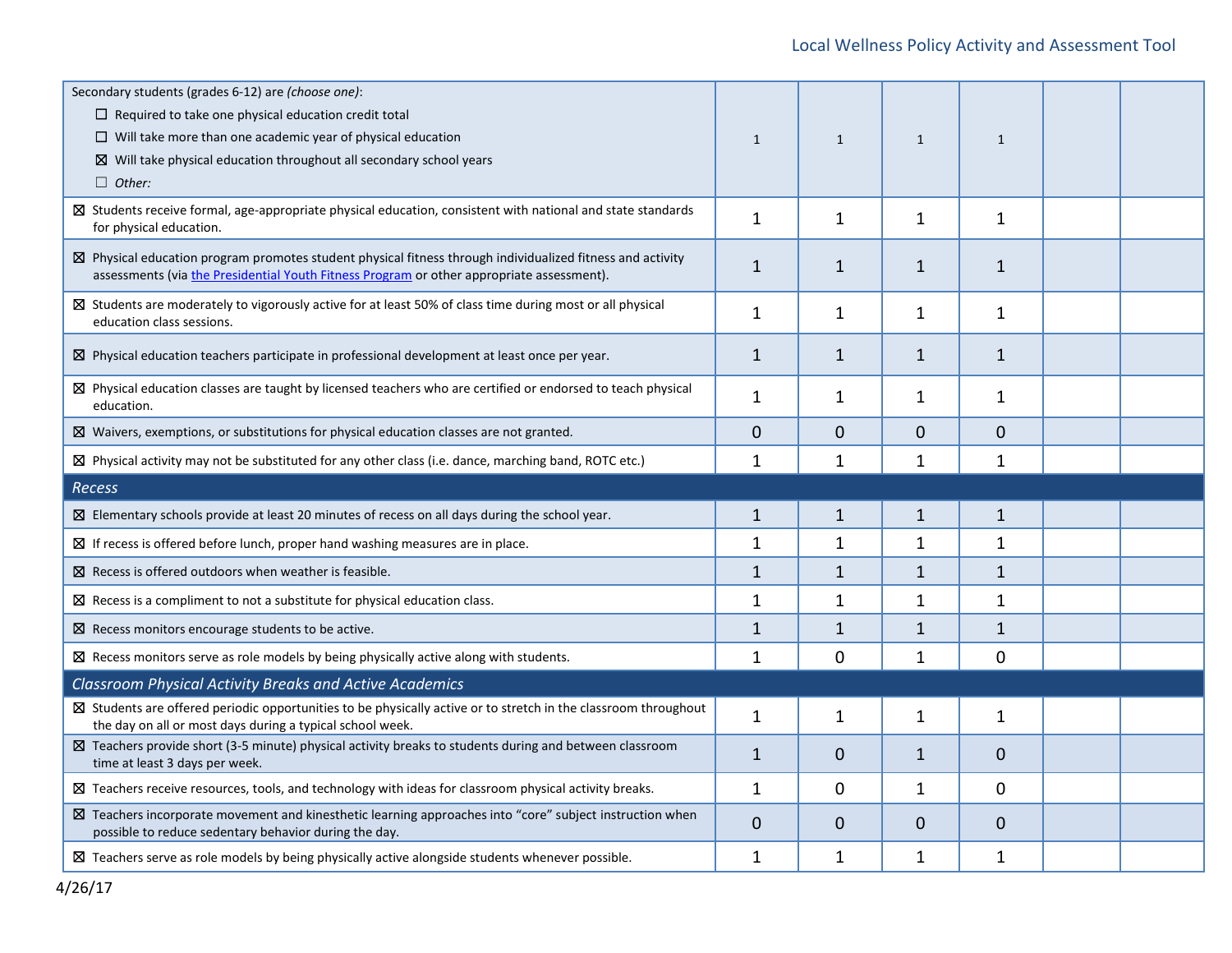| <b>Physical Activity Topics in Health Education</b>                                                                                                                                                                                                                                                                                                                                                                                                                                                                                                                                                                                                                                                                                                                                                                                                                                                                                                                                    |                                                                                                                                                                                                                                                                                                                                                                                                                                                                                                                                                                                                                                                                                                                                                                                                                                                                                                                    |              |              |              |              |  |
|----------------------------------------------------------------------------------------------------------------------------------------------------------------------------------------------------------------------------------------------------------------------------------------------------------------------------------------------------------------------------------------------------------------------------------------------------------------------------------------------------------------------------------------------------------------------------------------------------------------------------------------------------------------------------------------------------------------------------------------------------------------------------------------------------------------------------------------------------------------------------------------------------------------------------------------------------------------------------------------|--------------------------------------------------------------------------------------------------------------------------------------------------------------------------------------------------------------------------------------------------------------------------------------------------------------------------------------------------------------------------------------------------------------------------------------------------------------------------------------------------------------------------------------------------------------------------------------------------------------------------------------------------------------------------------------------------------------------------------------------------------------------------------------------------------------------------------------------------------------------------------------------------------------------|--------------|--------------|--------------|--------------|--|
| $\boxtimes$ Health education is required in all elementary grades.                                                                                                                                                                                                                                                                                                                                                                                                                                                                                                                                                                                                                                                                                                                                                                                                                                                                                                                     |                                                                                                                                                                                                                                                                                                                                                                                                                                                                                                                                                                                                                                                                                                                                                                                                                                                                                                                    | $\mathbf{1}$ | $\mathbf{1}$ | $\mathbf{1}$ | $\mathbf{1}$ |  |
| $\boxtimes$ Middle and high school students are required to take and pass at least one health education course.                                                                                                                                                                                                                                                                                                                                                                                                                                                                                                                                                                                                                                                                                                                                                                                                                                                                        |                                                                                                                                                                                                                                                                                                                                                                                                                                                                                                                                                                                                                                                                                                                                                                                                                                                                                                                    | $\mathbf{1}$ | $\mathbf{1}$ | $\mathbf{1}$ | $\mathbf{1}$ |  |
| $\Box$ At least 12 of the following essential topics on physical activity are in the health education curriculum:<br>$\Box$ The physical, physiological, or social benefits of<br>physical activity<br>$\Box$ How physical activity can contribute to a healthy<br>weight<br>$\Box$ How physical activity can contribute to the<br>academic learning process<br>$\Box$ How an inactive lifestyle contributes to chronic<br>disease<br>$\Box$ Health-related fitness, including cardiovascular<br>endurance, muscular endurance, muscular<br>strength, flexibility, and body composition<br>$\Box$ Differences between physical activity, exercise<br>and fitness<br>$\Box$ Phases of an exercise session including warm up,<br>workout, and cool down<br>$\Box$ Decreasing sedentary activities such as TV<br>watching<br>$\Box$ How to influence, support, or advocate for<br>others to engage in physical activity<br>$\Box$ Opportunities for physical activity in the<br>community | $\Box$ Preventing injury during physical activity<br>$\Box$ Weather-related safety, for example,<br>avoiding heat stroke, hypothermia, and<br>sunburn while being physically active<br>$\Box$ How much physical activity is enough,<br>including determining frequency, intensity,<br>time and type of physical activity<br>$\Box$ Developing an individualized physical<br>activity and fitness plan<br>$\Box$ Monitoring progress toward reaching goals<br>in an individualized physical activity plan<br>$\Box$ Dangers of using performance-enhancing<br>drugs such as steroids<br>$\Box$ Social influences on physical activity<br>including media, family, peers, and culture<br>$\Box$ How to find valid information or services<br>related to physical activity and fitness<br>$\Box$ Overcoming barriers to physical activity<br>$\Box$ How to resist peer pressure that<br>discourages physical activity |              |              |              |              |  |
| Active Transport (best practice is to choose a minimum of 6)                                                                                                                                                                                                                                                                                                                                                                                                                                                                                                                                                                                                                                                                                                                                                                                                                                                                                                                           |                                                                                                                                                                                                                                                                                                                                                                                                                                                                                                                                                                                                                                                                                                                                                                                                                                                                                                                    |              |              |              |              |  |
| $\boxtimes$ Safe or preferred routes to school are designated.<br>$\Box$ Activities such as participation in international Walk to School Week are promoted                                                                                                                                                                                                                                                                                                                                                                                                                                                                                                                                                                                                                                                                                                                                                                                                                            |                                                                                                                                                                                                                                                                                                                                                                                                                                                                                                                                                                                                                                                                                                                                                                                                                                                                                                                    | $\mathbf{1}$ | $\mathbf 0$  | $1\,$        | $\mathbf{1}$ |  |
| $\boxtimes$ Crosswalks on streets leading to school are used.                                                                                                                                                                                                                                                                                                                                                                                                                                                                                                                                                                                                                                                                                                                                                                                                                                                                                                                          |                                                                                                                                                                                                                                                                                                                                                                                                                                                                                                                                                                                                                                                                                                                                                                                                                                                                                                                    | $\mathbf{1}$ | $\mathbf{1}$ | $\mathbf{1}$ | $\mathbf{1}$ |  |
| $\boxtimes$ Secure storage facilities for bicycles and helmet are present on school grounds.                                                                                                                                                                                                                                                                                                                                                                                                                                                                                                                                                                                                                                                                                                                                                                                                                                                                                           |                                                                                                                                                                                                                                                                                                                                                                                                                                                                                                                                                                                                                                                                                                                                                                                                                                                                                                                    | $\mathbf{1}$ | $\mathbf{1}$ | $\mathbf{1}$ | $\mathbf{1}$ |  |
| $\Box$ Instruction on walking/bicycling safety is provided to students.                                                                                                                                                                                                                                                                                                                                                                                                                                                                                                                                                                                                                                                                                                                                                                                                                                                                                                                |                                                                                                                                                                                                                                                                                                                                                                                                                                                                                                                                                                                                                                                                                                                                                                                                                                                                                                                    |              |              |              |              |  |
| $\boxtimes$ Crossing guards are used.                                                                                                                                                                                                                                                                                                                                                                                                                                                                                                                                                                                                                                                                                                                                                                                                                                                                                                                                                  |                                                                                                                                                                                                                                                                                                                                                                                                                                                                                                                                                                                                                                                                                                                                                                                                                                                                                                                    | $\mathbf{1}$ | $\mathbf{1}$ | $\mathbf{1}$ | $\mathbf{1}$ |  |
| $\Box$ Walking school buses are coordinated.                                                                                                                                                                                                                                                                                                                                                                                                                                                                                                                                                                                                                                                                                                                                                                                                                                                                                                                                           |                                                                                                                                                                                                                                                                                                                                                                                                                                                                                                                                                                                                                                                                                                                                                                                                                                                                                                                    |              |              |              |              |  |
| $\boxtimes$ The number of children walking and/or biking to and from school is documented.                                                                                                                                                                                                                                                                                                                                                                                                                                                                                                                                                                                                                                                                                                                                                                                                                                                                                             |                                                                                                                                                                                                                                                                                                                                                                                                                                                                                                                                                                                                                                                                                                                                                                                                                                                                                                                    | $\mathbf{1}$ | $\mathbf 0$  | $\mathbf{1}$ | $\mathbf{1}$ |  |
| $\Box$ Maps of the school environment (sidewalks, crosswalks, roads, pathways, bike racks) are distributed.                                                                                                                                                                                                                                                                                                                                                                                                                                                                                                                                                                                                                                                                                                                                                                                                                                                                            |                                                                                                                                                                                                                                                                                                                                                                                                                                                                                                                                                                                                                                                                                                                                                                                                                                                                                                                    |              |              |              |              |  |
| ⊠ Safe routes to school program is promoted to students, staff, parents via newsletters, websites, and local<br>newspaper.                                                                                                                                                                                                                                                                                                                                                                                                                                                                                                                                                                                                                                                                                                                                                                                                                                                             |                                                                                                                                                                                                                                                                                                                                                                                                                                                                                                                                                                                                                                                                                                                                                                                                                                                                                                                    | 1            | 0            | $\mathbf{1}$ | 0            |  |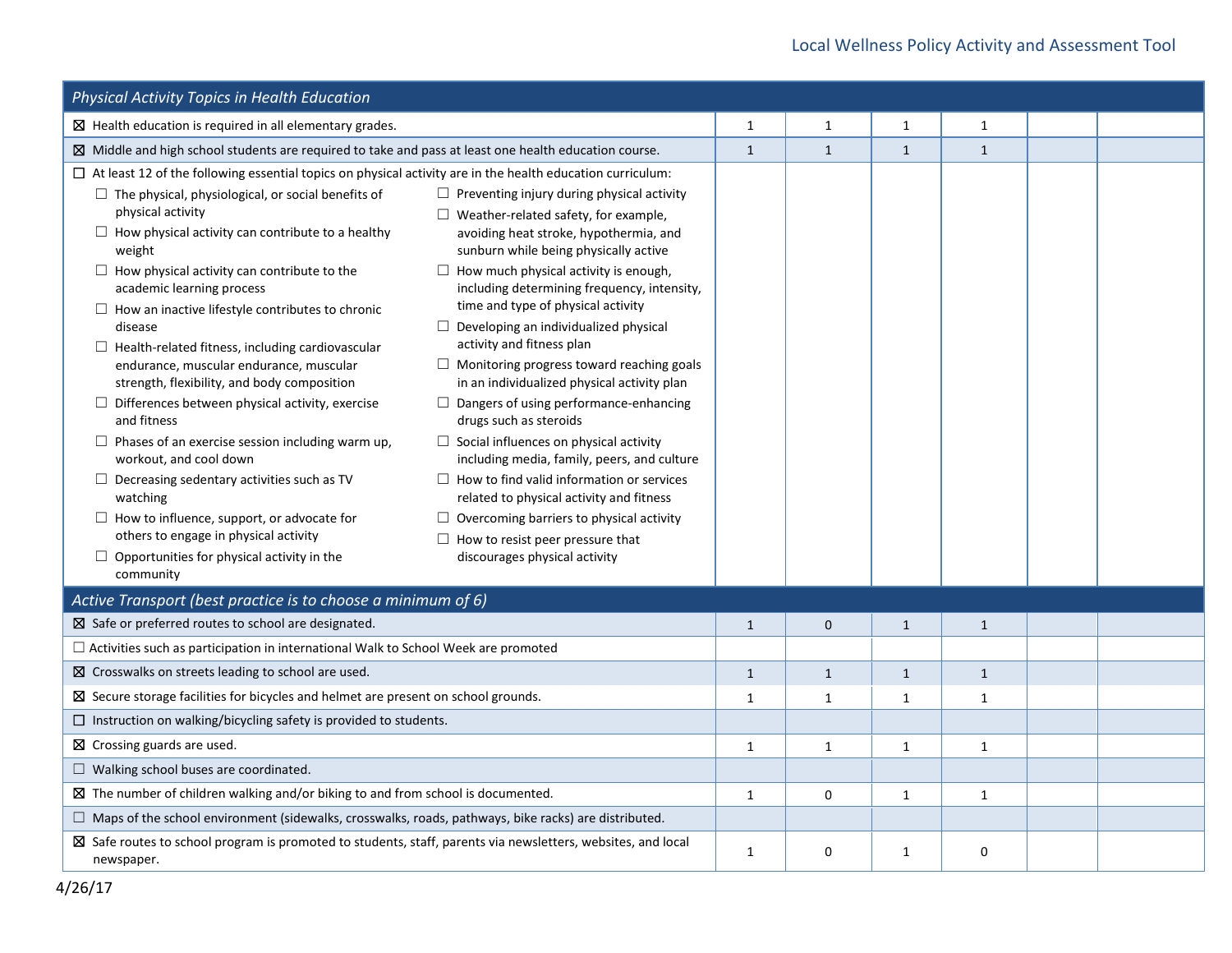#### Local Wellness Policy Activity and Assessment Tool

| <b>GOAL: OTHER ACTIVITIES THAT PROMOTE STUDENT WELLNESS</b>                                                                                                                                                                                                                                                                                                                                                       | Year 1                                    |                                                        | Year 2                                    |                                                        | Year <sub>3</sub>                         |                                                        |
|-------------------------------------------------------------------------------------------------------------------------------------------------------------------------------------------------------------------------------------------------------------------------------------------------------------------------------------------------------------------------------------------------------------------|-------------------------------------------|--------------------------------------------------------|-------------------------------------------|--------------------------------------------------------|-------------------------------------------|--------------------------------------------------------|
|                                                                                                                                                                                                                                                                                                                                                                                                                   | # schools<br>working<br>on this<br>action | # schools<br>successfully<br>completing<br>this action | # schools<br>working<br>on this<br>action | # schools<br>successfully<br>completing<br>this action | # schools<br>working<br>on this<br>action | # schools<br>successfully<br>completing<br>this action |
| <b>School Sponsored Events</b>                                                                                                                                                                                                                                                                                                                                                                                    |                                           |                                                        |                                           |                                                        |                                           |                                                        |
| $\boxtimes$ School-sponsored events incorporate wellness components including physical activity and healthy eating<br>opportunities.                                                                                                                                                                                                                                                                              | $\mathbf{1}$                              | $\mathbf 0$                                            | 1                                         | 0                                                      |                                           |                                                        |
| Relationships with Community Partnerships                                                                                                                                                                                                                                                                                                                                                                         |                                           |                                                        |                                           |                                                        |                                           |                                                        |
| $\Box$ Hospitals                                                                                                                                                                                                                                                                                                                                                                                                  |                                           |                                                        |                                           |                                                        |                                           |                                                        |
| $\Box$ Universities/colleges                                                                                                                                                                                                                                                                                                                                                                                      |                                           |                                                        |                                           |                                                        |                                           |                                                        |
| $\boxtimes$ Local businesses                                                                                                                                                                                                                                                                                                                                                                                      | $\mathbf{1}$                              | $\mathbf{1}$                                           | $\mathbf{1}$                              | $\mathbf{1}$                                           |                                           |                                                        |
| $\Box$ SNAP-Ed Providers                                                                                                                                                                                                                                                                                                                                                                                          |                                           |                                                        |                                           |                                                        |                                           |                                                        |
| Community Health Promotion and Family Engagement                                                                                                                                                                                                                                                                                                                                                                  |                                           |                                                        |                                           |                                                        |                                           |                                                        |
| ⊠ The benefits of and approaches to healthy eating and physical activity are promoted to parents/caregivers,<br>families, and the general community throughout the school year (i.e. the school provides information about<br>nutrition and physical activity to parents throughout the year).                                                                                                                    | $\mathbf{1}$                              | 0                                                      | $\mathbf{1}$                              | 0                                                      |                                           |                                                        |
| $\boxtimes$ Families are informed and invited to participate in school-sponsored activities and receive information<br>about health promotion efforts.                                                                                                                                                                                                                                                            | $\mathbf{1}$                              | $\mathbf{0}$                                           | $\mathbf{1}$                              | $\mathbf{0}$                                           |                                           |                                                        |
| $\boxtimes$ Electronic and non-electronic mechanisms are used to ensure that all families are actively notified of<br>opportunities to participate in school-sponsored activities and receive information about health promotion<br>efforts.                                                                                                                                                                      | 1                                         | 0                                                      | $\mathbf{1}$                              | 0                                                      |                                           |                                                        |
| <b>Staff Wellness and Health Promotion</b>                                                                                                                                                                                                                                                                                                                                                                        |                                           |                                                        |                                           |                                                        |                                           |                                                        |
| $\boxtimes$ The District Wellness Committee has a staff wellness subcommittee that focuses on staff wellness issues,<br>identifies and disseminates wellness resources and performs other functions that support staff wellness in<br>coordination with human resources staff. This subcommittee focuses on staff wellness in schools. If<br>yes, best practice to list subcommittee leader's name in the policy. | $\mathbf{1}$                              | $\mathbf 0$                                            | $\mathbf{1}$                              | $\mathbf{0}$                                           |                                           |                                                        |
| $\boxtimes$ Schools implement strategies to support staff in actively promoting and modeling healthy eating and<br>physical activity behaviors, and 3-4 strategies are listed.                                                                                                                                                                                                                                    |                                           |                                                        |                                           |                                                        |                                           |                                                        |
| $\boxtimes$ Strategy 1: Weekly emails to staff regarding health and wellness                                                                                                                                                                                                                                                                                                                                      |                                           |                                                        |                                           |                                                        |                                           |                                                        |
| $\boxtimes$ Strategy 2: Monthly newsletter from insurance provider on health/wellness tips                                                                                                                                                                                                                                                                                                                        | $\mathbf{1}$                              | $\mathbf{1}$                                           | $\mathbf{1}$                              | 1                                                      |                                           |                                                        |
| $\Box$ Strategy 3:                                                                                                                                                                                                                                                                                                                                                                                                |                                           |                                                        |                                           |                                                        |                                           |                                                        |
| $\Box$ Strategy 4:                                                                                                                                                                                                                                                                                                                                                                                                |                                           |                                                        |                                           |                                                        |                                           |                                                        |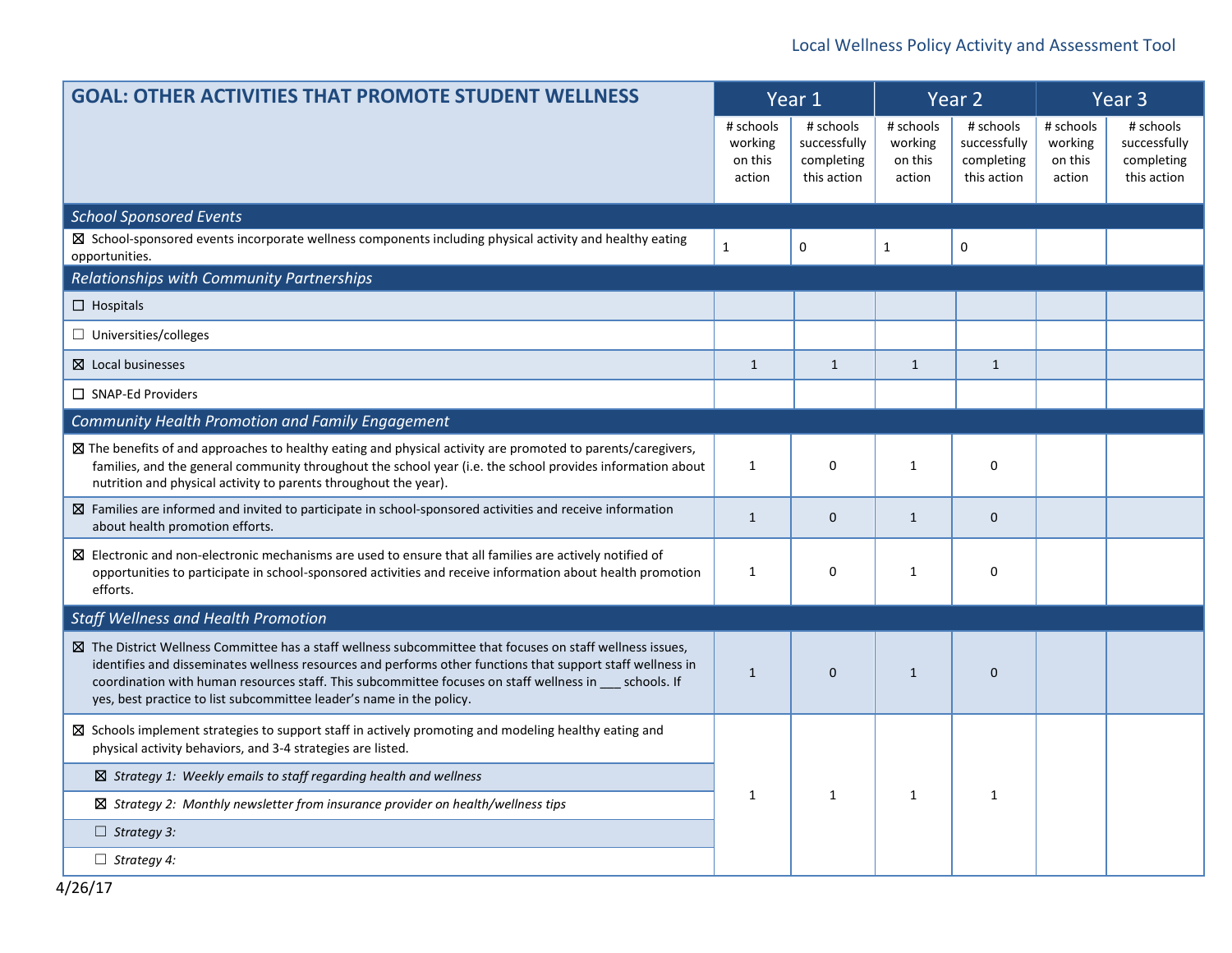| $\boxtimes$ The district promotes staff member participation in health promotion programs.                                                                                                   |   |  |  |
|----------------------------------------------------------------------------------------------------------------------------------------------------------------------------------------------|---|--|--|
| $\boxtimes$ District has a healthy meeting policy for all events with available food options, created by the district<br>wellness committee to optimize healthy food options.                | 0 |  |  |
| <b>Professional Learning</b>                                                                                                                                                                 |   |  |  |
| ⊠ The district offers annual professional learning opportunities and resources for staff to increase knowledge<br>and skills about promoting healthy behaviors in the classroom and schools. | 0 |  |  |
| <b>Other Activities to Promote Wellness</b>                                                                                                                                                  |   |  |  |
| $\Box$ Each school has a health professional on site for at least half the school day.                                                                                                       |   |  |  |
| $\Box$ The district supports health fairs at schools per year.                                                                                                                               |   |  |  |
| $\boxtimes$ Other: Encouraging healthy eating and physical activity on monthly menu and activities calendars                                                                                 |   |  |  |
| $\boxtimes$ Other: Annual Field Day is held with physical activities planned for all grade levels                                                                                            |   |  |  |
| $\boxtimes$ Other: Annual Turkey Trot is held with fun run/walk of 1 mile – families and communities are invited                                                                             |   |  |  |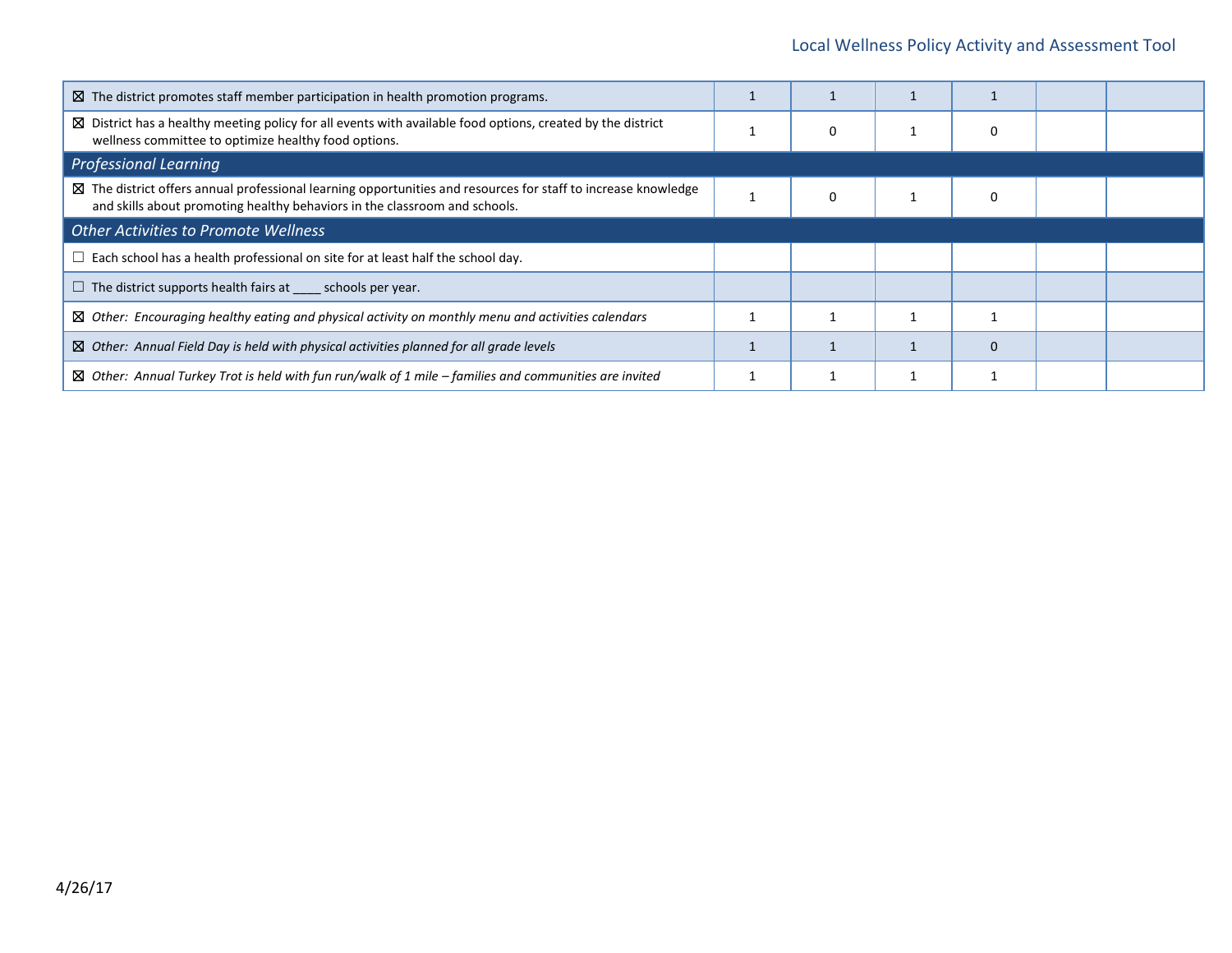# **II. DISTRICT POLICIES**

In each of the following sections, select and/or describe the policies that will apply to all schools in the district. Some of the policies are required and thus, already selected. Then, write the selected policies in the *LWP Template*. When you monitor implementation, you will report on how many schools comply with the district policies, or if the district as a whole is in compliance with the policy.

| <b>DISTRICT POLICY: SCHOOL MEALS STANDARDS</b>                                                                                                                                                                                                                                                                                    | Year 1                        | Year 2                        | Year <sub>3</sub>             |
|-----------------------------------------------------------------------------------------------------------------------------------------------------------------------------------------------------------------------------------------------------------------------------------------------------------------------------------|-------------------------------|-------------------------------|-------------------------------|
| At a minimum, the school meal standards should meet the New Meal Pattern requirements. LEAs can establish additional<br>standards important to the district. This section should also include standards for the meal service area, menu composition (use of<br>local produce) and guidelines for water availability during meals. | % of schools in<br>compliance | % of schools in<br>compliance | % of schools in<br>compliance |
| <b>National School Lunch Program</b>                                                                                                                                                                                                                                                                                              |                               |                               |                               |
| $\boxtimes$ All schools in the district participate in the National School Lunch Program.                                                                                                                                                                                                                                         | 100                           | 100                           |                               |
| $\boxtimes$ Lunch meals served meet the new meal pattern requirements including minimum requirements for fruits, vegetables (and<br>subgroups), whole-grain rich foods, meat/meat alternates and 2 varieties of milk.                                                                                                             | 100                           | 100                           |                               |
| $\boxtimes$ _0_ percent of lunch items will be prepared from scratch or made on site.                                                                                                                                                                                                                                             | 100                           | 100                           |                               |
| $\boxtimes$ Students are served lunch at a reasonable and appropriate time of the day.                                                                                                                                                                                                                                            | 100                           | 100                           |                               |
| $\boxtimes$ Lunch follows recess to better support learning and healthy eating.                                                                                                                                                                                                                                                   | $\mathbf 0$                   | $\mathbf{0}$                  |                               |
| $\Box$ Students have adequate time to eat:<br>$\Box$ Students have 10 minutes of seated time<br>$\boxtimes$ Students have 20 minutes of seated time<br>$\Box$ Students have 30 minutes of seated time (ADE best practice)<br>$\Box$ Students have $\Box$ minutes of seated time                                                   | 100                           | 100                           |                               |
| <b>School Breakfast Program</b>                                                                                                                                                                                                                                                                                                   |                               |                               |                               |
| $\boxtimes$ All schools in the district participate in the School Breakfast Program.                                                                                                                                                                                                                                              | 100                           | 100                           |                               |
| $\boxtimes$ Breakfast meals served meet the new meal pattern requirements including minimum requirements for fruits/vegetables,<br>whole-grain rich foods, and 2 varieties of milk.                                                                                                                                               | 100                           | 100                           |                               |
| $\boxtimes$ The district encourages schools to provide breakfast in the classroom or via mobile grab and go carts.                                                                                                                                                                                                                | 100                           | 100                           |                               |
| School Meal Standards meet the following additional guidelines established by the district:                                                                                                                                                                                                                                       |                               |                               |                               |
| $\boxtimes$ Meals are appealing and attractive to students.                                                                                                                                                                                                                                                                       | 100                           | 100                           |                               |
| $\boxtimes$ Meals are served in clean and pleasant settings.                                                                                                                                                                                                                                                                      | 100                           | 100                           |                               |
| $\boxtimes$ Local and/or regional products are incorporated into the school meal programs.                                                                                                                                                                                                                                        | 100                           | 100                           |                               |
| $\boxtimes$ Fresh fruits and vegetables are served $\_\_5$ times per week.                                                                                                                                                                                                                                                        | 100                           | 100                           |                               |
| $\boxtimes$ Flavored milk is not served; District only offers low fat and fat free plain milk.                                                                                                                                                                                                                                    | $\mathbf 0$                   | $\mathbf{0}$                  |                               |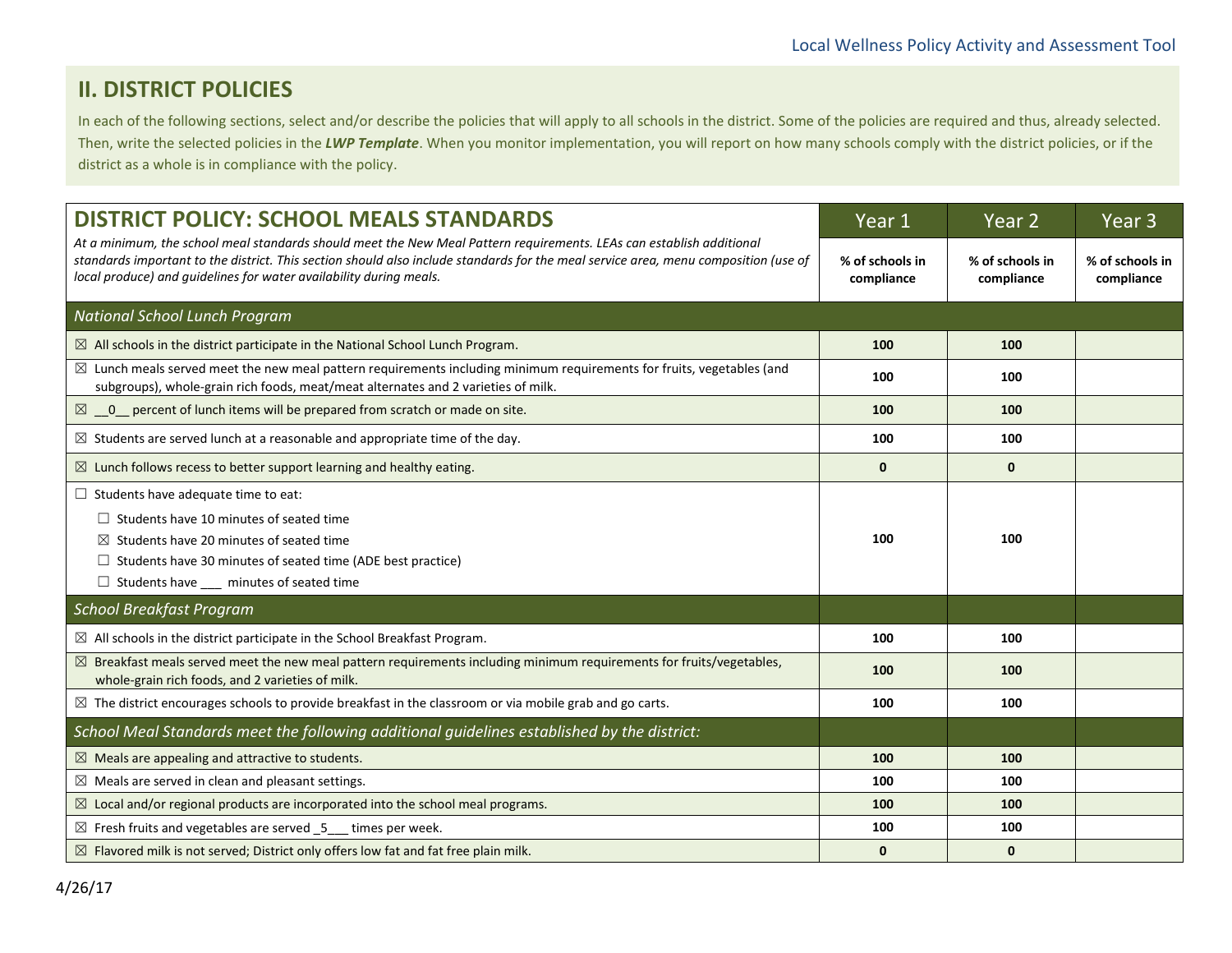| $\boxtimes$ Menus are created/reviewed by a Registered Dietitian or other certified nutrition professional.                    | 0   |          |  |
|--------------------------------------------------------------------------------------------------------------------------------|-----|----------|--|
| $\boxtimes$ School meals are administered by a team of nutrition professionals.                                                | 0   | $\bf{0}$ |  |
| $\boxtimes$ Other: Weekly menus meet requirements set by ADE                                                                   | 100 | 100      |  |
| $\Box$ Other:                                                                                                                  |     |          |  |
| $\Box$ Other:                                                                                                                  |     |          |  |
| $\Box$ Other:                                                                                                                  |     |          |  |
| $\Box$ Other:                                                                                                                  |     |          |  |
| $\Box$ Other:                                                                                                                  |     |          |  |
| $\Box$ Other:                                                                                                                  |     |          |  |
| Water                                                                                                                          |     |          |  |
| $\boxtimes$ Free, potable water is available to all students during the meal period.                                           | 100 | 100      |  |
| $\boxtimes$ Water sources and containers are maintained on a regular basis to ensure good hygiene and health safety standards. | 100 | 100      |  |
| $\boxtimes$ Students are allowed to bring and carry approved water bottles with only water in them throughout the day.         | 100 | 100      |  |

| <b>DISTRICT POLICY: COMPETITIVE FOOD AND BEVERAGES</b>                                                                                                                                                                                                                              | Year 1          | Year 2          | Year 3          |
|-------------------------------------------------------------------------------------------------------------------------------------------------------------------------------------------------------------------------------------------------------------------------------------|-----------------|-----------------|-----------------|
| (FOOD SOLD TO STUDENTS)<br>Competitive foods and beverages are those foods that are sold outside of and in competition with the federally reimbursable meal                                                                                                                         | % of schools in | % of schools in | % of schools in |
| programs. At a minimum, LEAs must ensure all foods and beverages sold on campus, during the school day defined as midnight to<br>thirty minutes after the end of the school, will meet the USDA Smart Snack guidelines for grades K-12. LEAs can establish<br>additional standards. | compliance      | compliance      | compliance      |
| ⊠ Foods and beverages sold outside the school meal programs will meet the USDA Smart Snacks in School nutrition standards<br>on the school campus during the school day (midnight to thirty minutes after the end of the school day). This applies to foods<br>sold:                |                 |                 |                 |
| $\boxtimes$ Not applicable, district does not sell competitive foods.                                                                                                                                                                                                               | 100             | 100             |                 |
| $\Box$ A la Carte                                                                                                                                                                                                                                                                   |                 |                 |                 |
| $\Box$ In student stores                                                                                                                                                                                                                                                            |                 |                 |                 |
| $\Box$ In vending machines                                                                                                                                                                                                                                                          |                 |                 |                 |
| $\Box$ Other:                                                                                                                                                                                                                                                                       |                 |                 |                 |
| Foods and beverages sold outside of the school meal programs meet the following additional guidelines established by the district:                                                                                                                                                  |                 |                 |                 |
| ⊠ All foods and beverages sold outside the school meal programs will meet the USDA Smart Snacks in School nutrition<br>standards on the school campus (midnight to midnight).                                                                                                       | ŋ               | 100             |                 |
| $\Box$ Guideline:                                                                                                                                                                                                                                                                   |                 |                 |                 |
| $\Box$ Guideline:                                                                                                                                                                                                                                                                   |                 |                 |                 |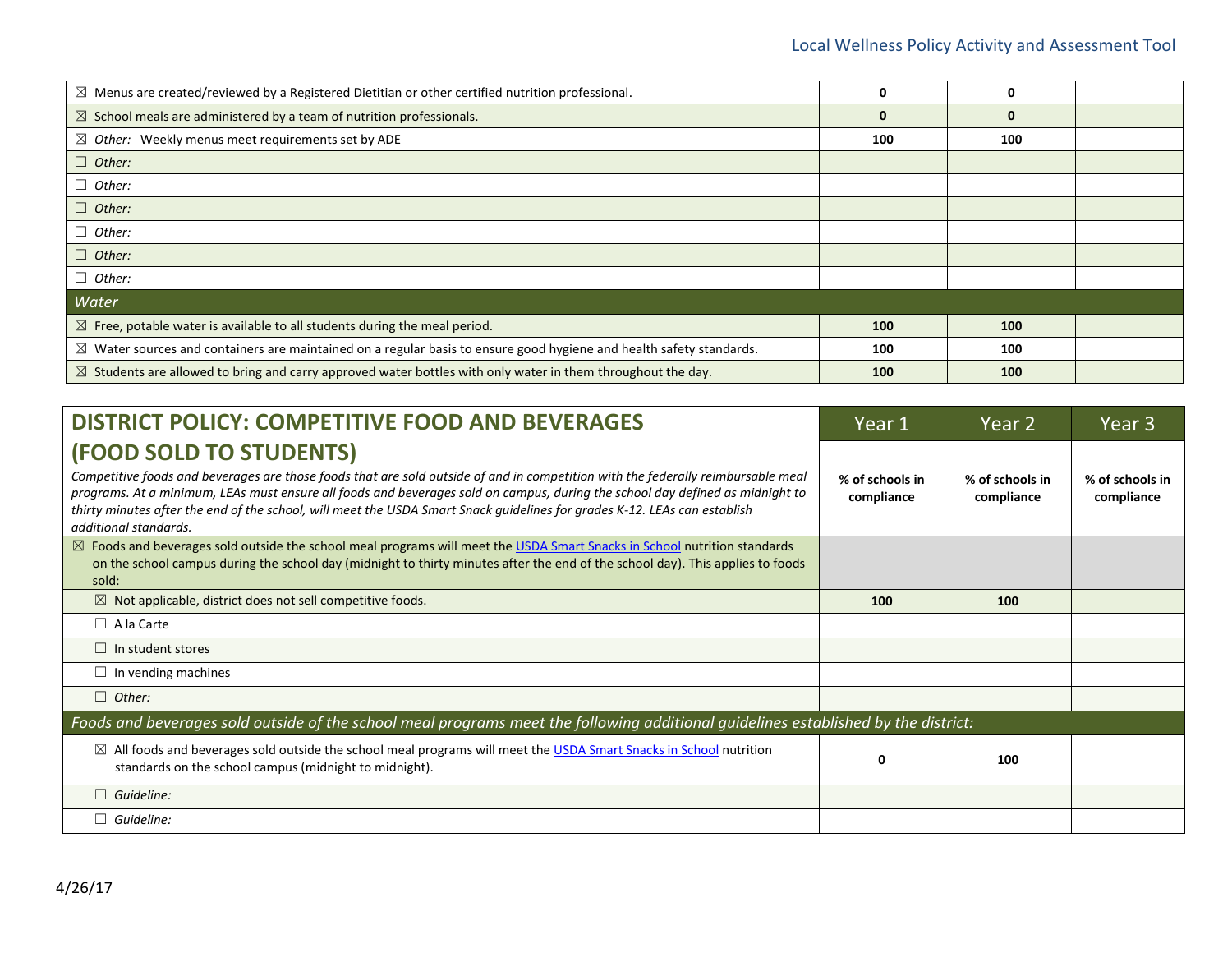| <b>DISTRICT POLICY: CELEBRATIONS AND REWARDS</b>                                                                                                                                                                                                                                                                                                                                                                                                                                         | Year 1                        | Year 2                        | Year 3                        |
|------------------------------------------------------------------------------------------------------------------------------------------------------------------------------------------------------------------------------------------------------------------------------------------------------------------------------------------------------------------------------------------------------------------------------------------------------------------------------------------|-------------------------------|-------------------------------|-------------------------------|
| (FOOD SERVED TO STUDENTS)<br>Arizona Law (ARS 15-242) referred to as Arizona Nutrition Standards states that all food and beverages supplied at school<br>sponsored events to students in grades K-8 must meet the USDA's Smart Snacks in Schools guidelines. The USDA's Smart Snacks in<br>Schools and Arizona Nutrition Standards guidelines do not apply to foods brought to school in bagged lunches or for activities such<br>as birthday parties, holidays, or other celebrations. | % of schools in<br>compliance | % of schools in<br>compliance | % of schools in<br>compliance |
| <b>School Sponsored Events</b>                                                                                                                                                                                                                                                                                                                                                                                                                                                           |                               |                               |                               |
| $\boxtimes$ Foods served to students in grades K-8 meet (or exceed) the USDA Smart Snacks in School nutrition standards, per the Arizona<br><b>Nutrition Standards (ARS 15-242).</b>                                                                                                                                                                                                                                                                                                     | 100                           | 100                           |                               |
| $\Box$ Foods served to students in grades 9-12 meet (or exceed) the USDA Smart Snacks in School nutrition standards, per the<br>Arizona Nutrition Standards (ARS 15-242).                                                                                                                                                                                                                                                                                                                |                               |                               |                               |
| <b>Classroom Celebrations/Rewards</b>                                                                                                                                                                                                                                                                                                                                                                                                                                                    |                               |                               |                               |
| $\boxtimes$ Foods served to students during classroom celebrations and parties (holidays and birthdays) meet (or exceed) the USDA Smart<br>Snacks in School nutrition standards, per the Arizona Nutrition Standards (ARS 15-242).                                                                                                                                                                                                                                                       | 0                             | 0                             |                               |
| $\boxtimes$ Parents and teachers receive a list of healthy party ideas, including non-food celebration ideas.                                                                                                                                                                                                                                                                                                                                                                            | $\mathbf{0}$                  | $\mathbf{0}$                  |                               |
| $\boxtimes$ Classroom snacks brought in by parents meet (or exceed) the USDA Smart Snacks in School nutrition standards, per the<br>Arizona Nutrition Standards (ARS 15-242).                                                                                                                                                                                                                                                                                                            | 0                             | 0                             |                               |
| $\boxtimes$ Parents receive a list of foods and beverages that meet the USDA Smart Snacks nutrition standards.                                                                                                                                                                                                                                                                                                                                                                           | $\mathbf{0}$                  | $\mathbf{0}$                  |                               |
| $\boxtimes$ Food and beverage is not used as a reward.                                                                                                                                                                                                                                                                                                                                                                                                                                   | 0                             | 0                             |                               |
| $\boxtimes$ Teachers and other school staff receive a list of alternative ways to reward students.                                                                                                                                                                                                                                                                                                                                                                                       | $\mathbf{0}$                  | $\mathbf{0}$                  |                               |
| The district has established additional guidelines for all foods and beverages served to students:                                                                                                                                                                                                                                                                                                                                                                                       |                               |                               |                               |
| $\Box$ Guideline:                                                                                                                                                                                                                                                                                                                                                                                                                                                                        |                               |                               |                               |
| $\Box$ Guideline:                                                                                                                                                                                                                                                                                                                                                                                                                                                                        |                               |                               |                               |
| $\Box$ Guideline:                                                                                                                                                                                                                                                                                                                                                                                                                                                                        |                               |                               |                               |

| <b>DISTRICT POLICY: FUNDRAISING</b>                                                                                                                                                                                                                                                                                                                                                                                       | Year 1                        | Year 2                        | Year 3                        |
|---------------------------------------------------------------------------------------------------------------------------------------------------------------------------------------------------------------------------------------------------------------------------------------------------------------------------------------------------------------------------------------------------------------------------|-------------------------------|-------------------------------|-------------------------------|
| In Arizona, all fundraisers are exempted from the Smart Snacks guidelines when an exemption request form is submitted, per HNS<br>04-2015. However, regulations state that no exempted fundraiser foods or beverages may be sold in competition with school<br>meals in the food service area during the meal service. Additionally, LEAs have the authority to implement more restrictive<br>fundraising food standards. | % of schools in<br>compliance | % of schools in<br>compliance | % of schools in<br>compliance |
| The district has adopted the following fundraising policy:                                                                                                                                                                                                                                                                                                                                                                |                               |                               |                               |
| $\Box$ The district does not allow exempt fundraisers. All food sold on campus during the school day as part of a fundraiser must<br>meet Smart Snacks guidelines.                                                                                                                                                                                                                                                        |                               |                               |                               |
| $\boxtimes$ The district allows infrequent, exempt fundraisers, where food sold on campus during the school day does not meet Smart<br>Snacks guidelines and complies with the following:                                                                                                                                                                                                                                 | 100                           | 100                           |                               |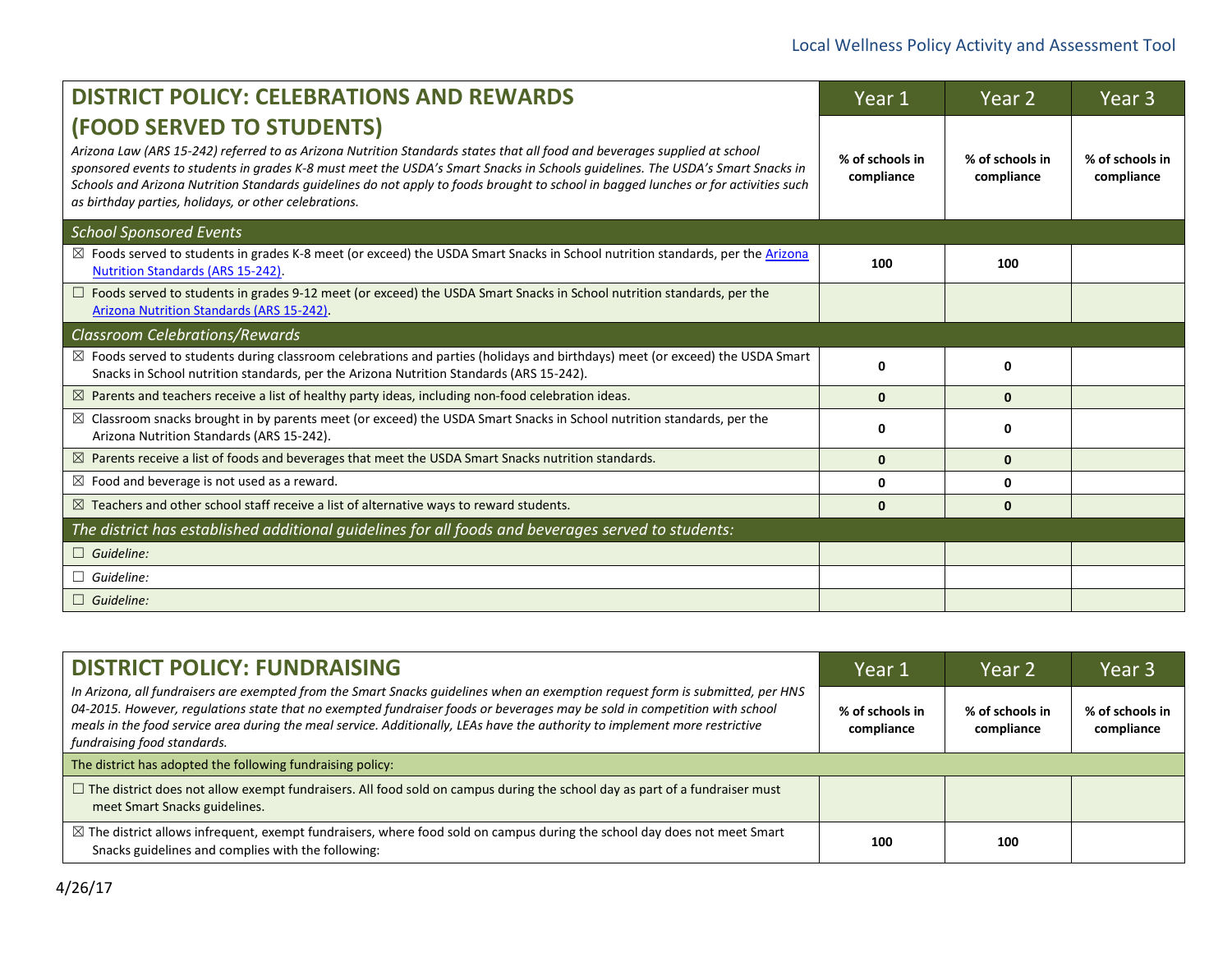| $\boxtimes$ The district submits the exemption request form to ADE for all food-related fundraisers, intended for consumption on<br>school campus during the school day, that do not meet the Smart Snacks guidelines. | 100 | 100 |  |
|------------------------------------------------------------------------------------------------------------------------------------------------------------------------------------------------------------------------|-----|-----|--|
| $\boxtimes$ The district defines what it considers to be 'infrequent' as it relates to exempt fundraisers as: Approximately 4 times per<br>school year                                                                 | 100 | 100 |  |
| $\boxtimes$ The district defines what it considers to be an appropriate short duration for exempt fundraisers as:<br>Two weeks                                                                                         | 100 | 100 |  |
| Notifying Public of Fundraising Policy                                                                                                                                                                                 |     |     |  |
|                                                                                                                                                                                                                        |     |     |  |
| $\boxtimes$ The district fundraising policy is distributed to all schools.                                                                                                                                             | 100 | 100 |  |
| $\boxtimes$ The district fundraising policy is distributed to all parents/guardians.                                                                                                                                   | 0   |     |  |
| The district has established additional quidelines for fundraising:                                                                                                                                                    |     |     |  |
| $\Box$ Guideline:                                                                                                                                                                                                      |     |     |  |
| Guideline:                                                                                                                                                                                                             |     |     |  |

| <b>DISTRICT POLICY: FOOD AND BEVERAGE MARKETING</b>                                                                                                                                                                                                                                                                                                                                                   | Year 1                        | Year 2                        | Year 3                        |
|-------------------------------------------------------------------------------------------------------------------------------------------------------------------------------------------------------------------------------------------------------------------------------------------------------------------------------------------------------------------------------------------------------|-------------------------------|-------------------------------|-------------------------------|
| LEAs that allow marketing of food and beverages to students must include plans and policies that allow the marketing of only<br>those foods and beverages that may be sold on the school campus during the school day (i.e. that meet the USDA's Smart Snacks<br>in Schools) LEAs have the discretion to enact broader policies that address marketing that occurs at events outside of school hours. | % of schools in<br>compliance | % of schools in<br>compliance | % of schools in<br>compliance |
| $\boxtimes$ All foods and beverages advertised on the school campus during the school day meet or exceed the USDA Smart Snacks in<br>School nutrition guidelines. These guidelines apply to (Check all that apply)                                                                                                                                                                                    |                               |                               |                               |
| $\boxtimes$ Vending machine exteriors                                                                                                                                                                                                                                                                                                                                                                 | n/a                           | n/a                           |                               |
| $\boxtimes$ School equipment such as marquees, message boards, scoreboards, busses etc.                                                                                                                                                                                                                                                                                                               | n/a                           | n/a                           |                               |
| $\boxtimes$ Cups used for beverage dispensing, menu boards, coolers, trach cans, and other food service equipment                                                                                                                                                                                                                                                                                     | n/a                           | n/a                           |                               |
| $\boxtimes$ Posters, book covers, school supplies displays etc.                                                                                                                                                                                                                                                                                                                                       | n/a                           | n/a                           |                               |
| $\boxtimes$ Advertisements in school publications or mailings                                                                                                                                                                                                                                                                                                                                         | n/a                           | n/a                           |                               |
| $\boxtimes$ Free product samples, taste tests, or coupons of a product or free samples displaying advertising of a product                                                                                                                                                                                                                                                                            | n/a                           | n/a                           |                               |
| The district has established additional quidelines for all foods and beverages marketed to students:                                                                                                                                                                                                                                                                                                  |                               |                               |                               |
| $\boxtimes$ As the district, school nutrition services, athletic director, PTO/PTA reviews existing contracts and considers new contracts,<br>equipment and purchasing, decisions reflect applicable marketing guidelines established by the LWP.                                                                                                                                                     | n/a                           | n/a                           |                               |
| Guideline:                                                                                                                                                                                                                                                                                                                                                                                            |                               |                               |                               |
| $\Box$ Guideline:                                                                                                                                                                                                                                                                                                                                                                                     |                               |                               |                               |
| Guideline:                                                                                                                                                                                                                                                                                                                                                                                            |                               |                               |                               |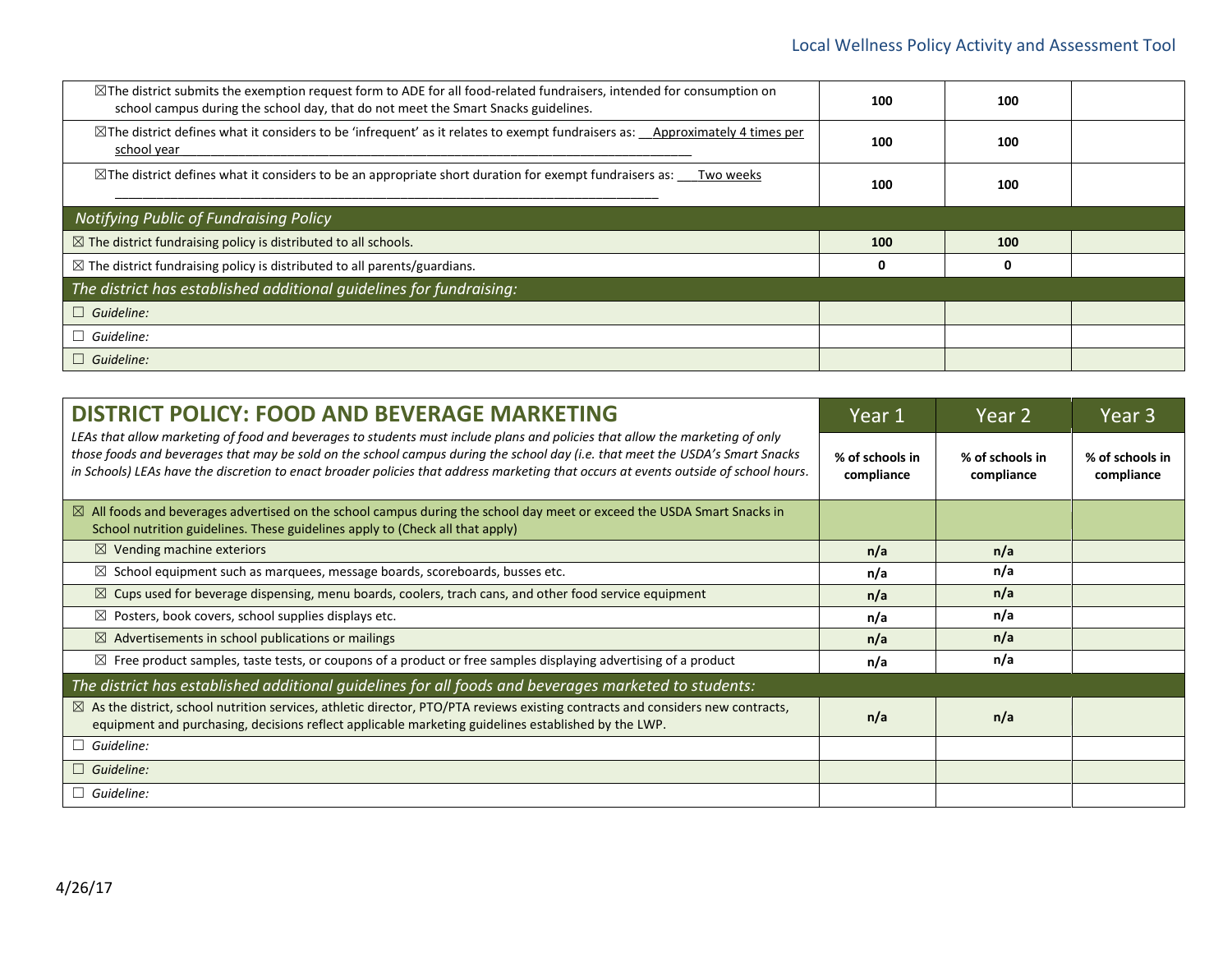# **III. DISTRICT WELLNESS COMMITTEE**

*The District is required to convene a representative district wellness committee that meets to establish goals and oversee school health and safety policies and programs, including development, implementation and periodic review and update of this district-level wellness policy.*

| <b>COMMITTEE ROLE AND MEMBERSHIP</b>                                                                                                                                              |                  | Year 1           |                  | Year <sub>2</sub>         | Year <sub>3</sub> |           |
|-----------------------------------------------------------------------------------------------------------------------------------------------------------------------------------|------------------|------------------|------------------|---------------------------|-------------------|-----------|
| The district must notify the public of their ability to participate in the LWP process. LEAs should establish details of how the<br>LWP will be convened and how it will operate. | <b>YES</b>       | <b>NO</b>        | <b>YES</b>       | <b>NO</b>                 | <b>YES</b>        | <b>NO</b> |
| $\boxtimes$ District convenes a representative district wellness committee (DWC).                                                                                                 | $\boldsymbol{x}$ |                  | $\mathbf{x}$     |                           |                   |           |
| $\boxtimes$ District Wellness Committee meets $1$ times per year.                                                                                                                 | X                |                  | X                |                           |                   |           |
| $\boxtimes$ The public is notified of their ability to participate in the district wellness committee.                                                                            |                  | $\mathbf{x}$     | $\boldsymbol{x}$ |                           |                   |           |
| The public is notified of their ability to participate in the district wellness committee using the following methods:                                                            |                  |                  |                  |                           |                   |           |
| $\boxtimes$ Email                                                                                                                                                                 |                  | X                |                  | $\boldsymbol{\mathsf{x}}$ |                   |           |
| $\boxtimes$ Notices on district website                                                                                                                                           | X                |                  |                  | X                         |                   |           |
| $\boxtimes$ Newsletters                                                                                                                                                           | $\mathbf{x}$     |                  |                  | X                         |                   |           |
| $\boxtimes$ Presentations to parents                                                                                                                                              |                  | $\boldsymbol{x}$ | X                |                           |                   |           |
| $\boxtimes$ Sending information home via flyers                                                                                                                                   |                  | $\mathbf{x}$     |                  | $\boldsymbol{x}$          |                   |           |
| $\boxtimes$ Other: Personal invitations to active parent volunteers have been given                                                                                               | X                |                  | X                |                           |                   |           |
| $\boxtimes$ DWC <i>actively recruits</i> representation from:                                                                                                                     |                  |                  |                  |                           |                   |           |
| $\boxtimes$ All school levels (elementary, middle, high)                                                                                                                          | $\boldsymbol{x}$ |                  | $\mathbf{x}$     |                           |                   |           |
| ⊠ Parents/Caregivers                                                                                                                                                              | $\mathbf{x}$     |                  | $\mathbf{x}$     |                           |                   |           |
| $\boxtimes$ Students                                                                                                                                                              |                  | $\boldsymbol{X}$ |                  | $\boldsymbol{X}$          |                   |           |
| $\boxtimes$ Representative from School Nutrition Programs                                                                                                                         |                  | $\mathbf{x}$     | $\mathbf{x}$     |                           |                   |           |
| $\boxtimes$ Physical education teacher                                                                                                                                            | $\mathbf{x}$     |                  | $\mathbf{x}$     |                           |                   |           |
| $\boxtimes$ Health education teacher                                                                                                                                              |                  | $\mathbf{x}$     |                  | $\boldsymbol{X}$          |                   |           |
| $\boxtimes$ School health professionals (nurses)                                                                                                                                  | $\mathbf{x}$     |                  |                  | $\boldsymbol{X}$          |                   |           |
| $\boxtimes$ Mental health and social services staff (counselors, psychologists, social workers)                                                                                   |                  | $\mathbf{x}$     |                  | $\mathbf{x}$              |                   |           |
| $\boxtimes$ Administrators                                                                                                                                                        | $\boldsymbol{x}$ |                  | $\mathbf{x}$     |                           |                   |           |
| $\boxtimes$ School board members                                                                                                                                                  |                  | $\boldsymbol{x}$ |                  | X                         |                   |           |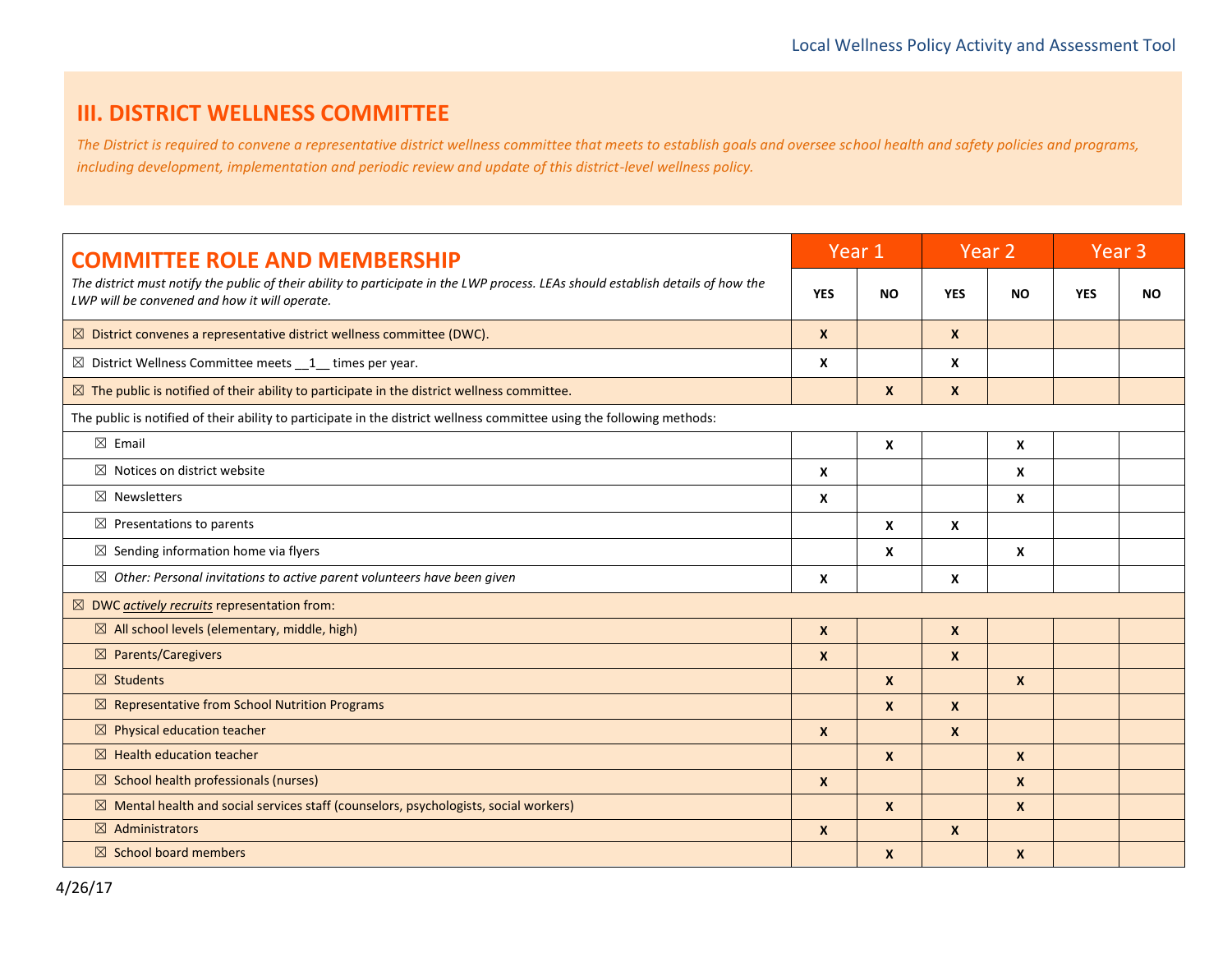| $\boxtimes$ Health professionals (dietitians, doctors, nurses)                                                                                                                                          |   | $\mathbf{x}$              |   | $\boldsymbol{x}$          |  |
|---------------------------------------------------------------------------------------------------------------------------------------------------------------------------------------------------------|---|---------------------------|---|---------------------------|--|
| $\boxtimes$ The general public                                                                                                                                                                          |   | $\mathbf{x}$              |   | $\mathbf{x}$              |  |
| $\boxtimes$ DWC has representation from:                                                                                                                                                                |   |                           |   |                           |  |
| $\boxtimes$ All school levels (elementary, middle, high)                                                                                                                                                |   | $\boldsymbol{x}$          |   | $\boldsymbol{\mathsf{x}}$ |  |
| $\boxtimes$ Parents/Caregivers                                                                                                                                                                          | X |                           | X |                           |  |
| $\boxtimes$ Students                                                                                                                                                                                    |   | $\boldsymbol{x}$          |   | $\boldsymbol{\mathsf{x}}$ |  |
| $\boxtimes$ Representative from School Nutrition Programs                                                                                                                                               | X |                           | X |                           |  |
| $\boxtimes$ Physical education teacher                                                                                                                                                                  | X |                           | X |                           |  |
| $\boxtimes$ Health education teacher                                                                                                                                                                    |   | X                         |   | $\boldsymbol{\mathsf{x}}$ |  |
| $\boxtimes$ School health professionals (nurses)                                                                                                                                                        | X |                           | X |                           |  |
| $\boxtimes$ Mental health and social services staff (counselors, psychologists, social workers)                                                                                                         |   | $\boldsymbol{\mathsf{x}}$ |   | $\boldsymbol{\mathsf{x}}$ |  |
| $\boxtimes$ Administrators                                                                                                                                                                              | X |                           | X |                           |  |
| $\Box$ School board members                                                                                                                                                                             |   | $\boldsymbol{x}$          |   | $\boldsymbol{\mathsf{x}}$ |  |
| $\Box$ Health professionals (dietitians, doctors, nurses)                                                                                                                                               |   | X                         |   | $\boldsymbol{\mathsf{x}}$ |  |
| $\Box$ The general public                                                                                                                                                                               |   | $\boldsymbol{x}$          |   | $\boldsymbol{\mathsf{x}}$ |  |
| $\Box$ To the extent possible, representatives from each school in the district                                                                                                                         | X |                           | X |                           |  |
| $\boxtimes$ DWC includes representation from community partners (when feasible)                                                                                                                         |   | $\mathbf{x}$              |   | $\boldsymbol{X}$          |  |
| $\boxtimes$ SNAP-Ed coordinator                                                                                                                                                                         |   | $\mathbf{x}$              |   | $\boldsymbol{x}$          |  |
| $\Box$ Other:                                                                                                                                                                                           |   |                           |   |                           |  |
| $\Box$ Each school within the district has an on-going school wellness committee (School Health Advisory Committee-SHAC) to<br>review school-level, health related issues in coordination with the DWC. | X |                           | X |                           |  |

| <b>LEADERSHIP</b>                                                                                                                                                                                                                                                                                               | Year 1                                         |           |                                                    |           | Year <sub>2</sub> |           |  | Year 3 |
|-----------------------------------------------------------------------------------------------------------------------------------------------------------------------------------------------------------------------------------------------------------------------------------------------------------------|------------------------------------------------|-----------|----------------------------------------------------|-----------|-------------------|-----------|--|--------|
| The district must designate one or more LEA and/or school official(s) who have the authority and responsibility to ensure each<br>school complies with the local wellness policy. This may or may not be the same person responsible for bringing the wellness<br>committee together and planning the meetings. | <b>YES</b>                                     | <b>NO</b> | <b>YES</b>                                         | <b>NO</b> | <b>YES</b>        | <b>NO</b> |  |        |
| $\boxtimes$ There is a person designated to convene the DWC and facilitate development of and updates to the wellness policy.<br>$\boxtimes$ Designee is Cathy Shull                                                                                                                                            | л                                              |           | $\boldsymbol{\mathcal{L}}$                         |           |                   |           |  |        |
| $\boxtimes$ There is a district-level official designated to ensure all schools' compliance with the policy.<br>$\boxtimes$ Designee is<br>Cathy Shull                                                                                                                                                          | $\overline{\phantom{a}}$                       |           | Λ                                                  |           |                   |           |  |        |
| $\boxtimes$ Each school has designated a wellness policy coordinator who will ensure compliance with the policy at the school level.<br>$\boxtimes$ Position/Title of the designees is<br><b>Cathy Shull</b>                                                                                                    | $\overline{\phantom{a}}$<br>$\mathbf{\Lambda}$ |           | $\overline{\phantom{a}}$<br>$\boldsymbol{\lambda}$ |           |                   |           |  |        |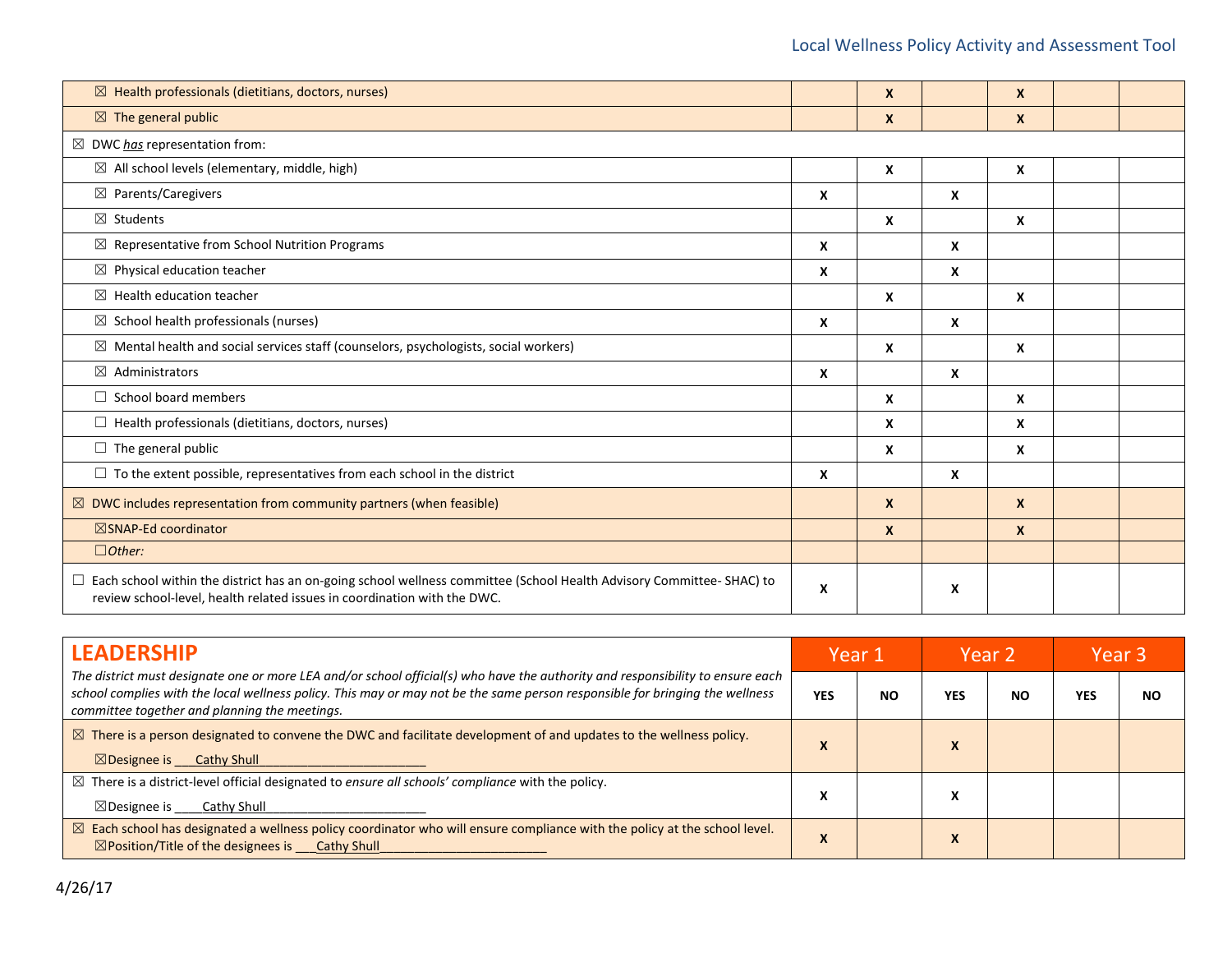# **IV. IMPLEMENTATION, MONITORING, ACCOUNTABILITY AND NOTIFICATION**

Convening a district wellness committee and writing the policy is the first step in the LWP process. However, districts are also responsible for implementing, monitoring, and notifying the public about the LWP. Annual reviews and updates to the policy are recommended, while a thorough assessment of compliance is required every three years.

| <b>IMPLEMENTATION PLAN</b>                                                                                                                                                                                                                                                                                                                                                            | Year 1                    |     |     | Year 2    |            | Year <sub>3</sub> |
|---------------------------------------------------------------------------------------------------------------------------------------------------------------------------------------------------------------------------------------------------------------------------------------------------------------------------------------------------------------------------------------|---------------------------|-----|-----|-----------|------------|-------------------|
| Once the wellness policy is written, the district will need to communicate to the goals and policies to all schools. Schools will<br>then implement the policies and begin working toward the goals as appropriate. The implementation of the policies should<br>be consistent across all schools, but the actions that work toward meeting the goals may vary from school to school. | <b>YES</b>                | NO. | YES | <b>NO</b> | <b>YES</b> | <b>NO</b>         |
| $\boxtimes$ Schools conducted a school-level assessment prior to developing an implementation plan. The assessment used was:<br>$\Box$ The Alliance for a Healthier Generation Healthy Schools Program;<br>$\Box$ The School Health Index<br>$\Box$ Action for Healthy Kids Game On program<br>$\Box$ Other program:                                                                  |                           |     |     | X         |            |                   |
| $\boxtimes$ The district has a plan for implementation to manage and coordinate the execution of this wellness policy at each school.                                                                                                                                                                                                                                                 | $\boldsymbol{\mathsf{x}}$ |     | л   |           |            |                   |
| $\boxtimes$ The plan includes roles, responsibilities, actions and timelines specific to each school and includes information about who<br>will be responsible to make changes.                                                                                                                                                                                                       |                           |     |     | X         |            |                   |

| <b>TRIENNIAL PROGRESS ASSESSMENTS</b>                                                                                                                                   | Year 1                    |           |                        |           |            | Year 2    | Year 3 |  |
|-------------------------------------------------------------------------------------------------------------------------------------------------------------------------|---------------------------|-----------|------------------------|-----------|------------|-----------|--------|--|
| At least once every three years, the District must assess compliance with their wellness policy and assess progress toward<br>meeting the goals of the wellness policy. | <b>YES</b>                | <b>NO</b> | YES                    | <b>NO</b> | <b>YES</b> | <b>NO</b> |        |  |
| $\boxtimes$ At least once every three years, the district evaluates compliance with the wellness policy.                                                                | Λ                         |           | x                      |           |            |           |        |  |
| The evaluation includes:                                                                                                                                                |                           |           |                        |           |            |           |        |  |
| $\boxtimes$ The extent to which schools under the jurisdiction of the district are in compliance with the wellness policy.                                              | £                         |           | x                      |           |            |           |        |  |
| $\boxtimes$ The extent to which the district's policy compares to the a model policy                                                                                    | Λ                         |           | v<br>Λ                 |           |            |           |        |  |
| $\boxtimes$ A description of the progress made in attaining the goals of the district's wellness policy.                                                                | $\mathbf{v}$<br>$\lambda$ |           | x                      |           |            |           |        |  |
| $\boxtimes$ The district designated a person responsible for managing the triennial assessment:                                                                         |                           |           |                        |           |            |           |        |  |
| This designee is: Cathy Shull                                                                                                                                           |                           | X         | $\boldsymbol{\Lambda}$ |           |            |           |        |  |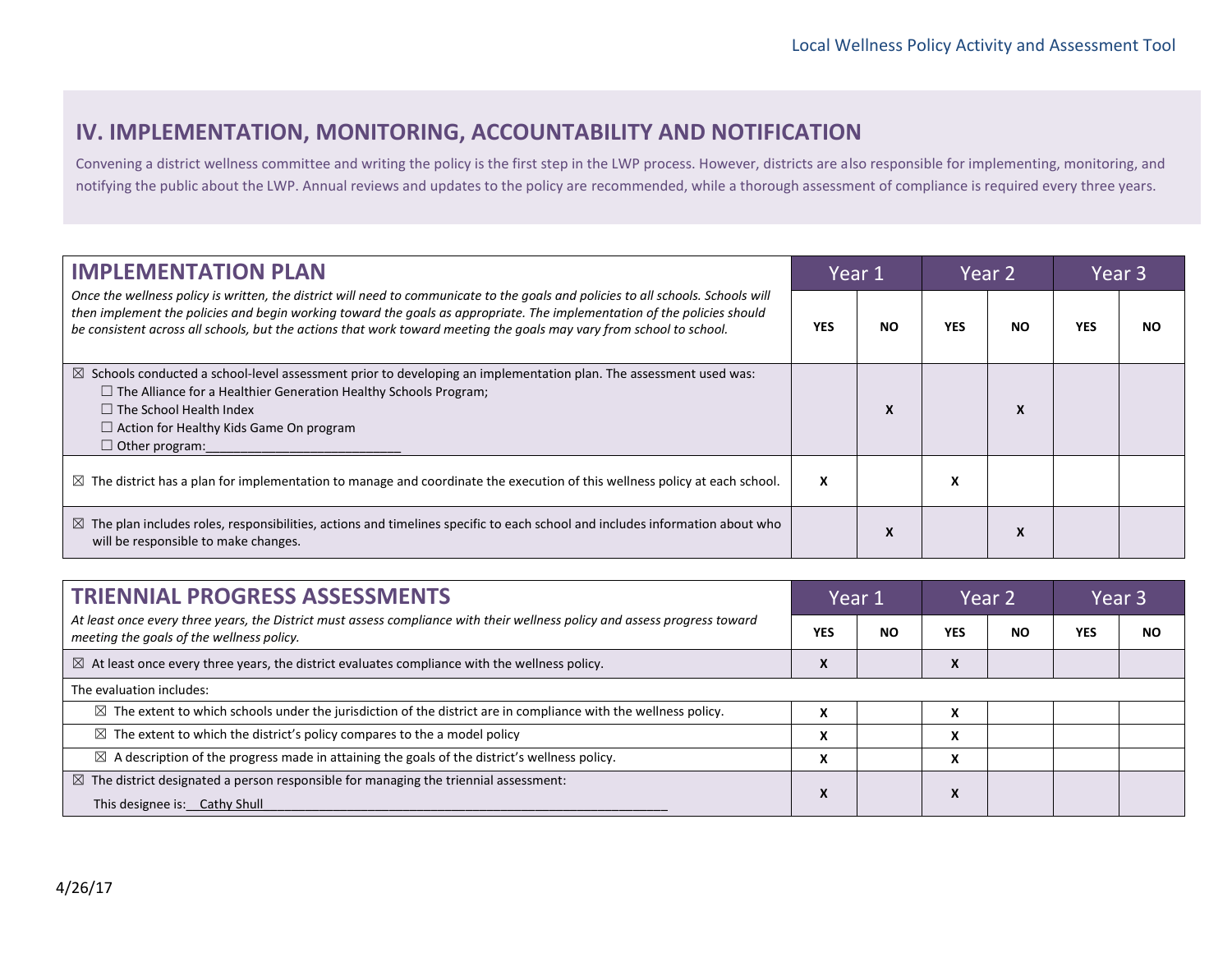| <b>REVISIONS AND UPDATING THE POLICY</b>                                                    | Year 1     |              |                        | Year 2       |            | Year 3    |
|---------------------------------------------------------------------------------------------|------------|--------------|------------------------|--------------|------------|-----------|
| LEAs are required to update or modify the wellness policy as appropriate.                   | <b>YES</b> | <b>NO</b>    | <b>YES</b>             | <b>NO</b>    | <b>YES</b> | <b>NO</b> |
| $\boxtimes$ Policy is updated when appropriate, including when:                             |            |              | $\lambda$              |              |            |           |
| $\boxtimes$ District priorities change                                                      |            |              | $\boldsymbol{\Lambda}$ |              |            |           |
| $\boxtimes$ Community needs change                                                          |            | X            | $\boldsymbol{\Lambda}$ |              |            |           |
| $\boxtimes$ Wellness goals are met                                                          | Х          |              | $\boldsymbol{\Lambda}$ |              |            |           |
| $\boxtimes$ New health science information emerges                                          |            |              |                        |              |            |           |
| $\boxtimes$ New state or federal guidance/standards are issues                              |            |              | $\boldsymbol{\Lambda}$ |              |            |           |
| $\boxtimes$ The DWC conducts an annual School Health Index at each school.                  |            | $\mathbf{v}$ |                        | $\mathbf{v}$ |            |           |
| $\boxtimes$ Updates to the policy are made based on the results of the School Health Index. |            | $\mathbf{v}$ |                        | X            |            |           |

| NOTIFICATION OF WELLNESS POLICY, POLICY UPDATES AND                                                                                                                                                                                                                                                                                                              | Year 1                    |           |            | Year 2                    | Year <sub>3</sub> |           |
|------------------------------------------------------------------------------------------------------------------------------------------------------------------------------------------------------------------------------------------------------------------------------------------------------------------------------------------------------------------|---------------------------|-----------|------------|---------------------------|-------------------|-----------|
| <b>TRIENNIAL ASSESSMENT</b><br>LEAs must make available to the public (1) at all times the wellness policy (2) on an annual basis, at minimum, any updates to<br>and about the wellness policy, and (3) the Triennial Assessment which includes progress toward meeting their wellness goals<br>and compliance with the written policy over a three year period. | <b>YES</b>                | <b>NO</b> | <b>YES</b> | <b>NO</b>                 | <b>YES</b>        | <b>NO</b> |
| Availability of the LWP                                                                                                                                                                                                                                                                                                                                          |                           |           |            |                           |                   |           |
| $\boxtimes$ The public has access to the LWP at all times.                                                                                                                                                                                                                                                                                                       |                           | X         | X          |                           |                   |           |
| ⊠ The wellness policy is posted online. The URL is: _www.redrockschools.com                                                                                                                                                                                                                                                                                      |                           | X         | X          |                           |                   |           |
| Notification/Availability of Revisions and Updates to the LWP                                                                                                                                                                                                                                                                                                    |                           |           |            |                           |                   |           |
| $\boxtimes$ District informs families and the public each year of basic information about the policy, including its content, updates,<br>and implementation status. Best practice is to include last revision date on LWP.                                                                                                                                       |                           | X         |            | $\boldsymbol{\mathsf{x}}$ |                   |           |
| $\boxtimes$ District informs families and the public each year of basic information about the policy, including its content, updates,<br>and implementation status by:                                                                                                                                                                                           | $\boldsymbol{\mathsf{x}}$ |           | X          |                           |                   |           |
| $\boxtimes$ Email                                                                                                                                                                                                                                                                                                                                                | X                         |           | X          |                           |                   |           |
| $\boxtimes$ Notices on district website                                                                                                                                                                                                                                                                                                                          |                           | X         | X          |                           |                   |           |
| $\boxtimes$ Newsletters                                                                                                                                                                                                                                                                                                                                          |                           | X         |            | X                         |                   |           |
| $\boxtimes$ Presentations to parents                                                                                                                                                                                                                                                                                                                             |                           | X         |            | X                         |                   |           |
| $\boxtimes$ Sending information home                                                                                                                                                                                                                                                                                                                             |                           | X         |            | X                         |                   |           |
| $\Box$ Other                                                                                                                                                                                                                                                                                                                                                     |                           |           |            |                           |                   |           |
| $\boxtimes$ Communications include culturally and linguistically appropriate language.                                                                                                                                                                                                                                                                           |                           | X         |            | $\boldsymbol{\mathsf{x}}$ |                   |           |
| Availability of the Triennial Assessment                                                                                                                                                                                                                                                                                                                         |                           |           |            |                           |                   |           |
| $\boxtimes$ The district actively notifies households of the availability of the triennial progress report.                                                                                                                                                                                                                                                      |                           | X         |            | X                         |                   |           |
| $\boxtimes$ The triennial assessments are available to the public. The URL is:                                                                                                                                                                                                                                                                                   |                           | X         |            | X                         |                   |           |